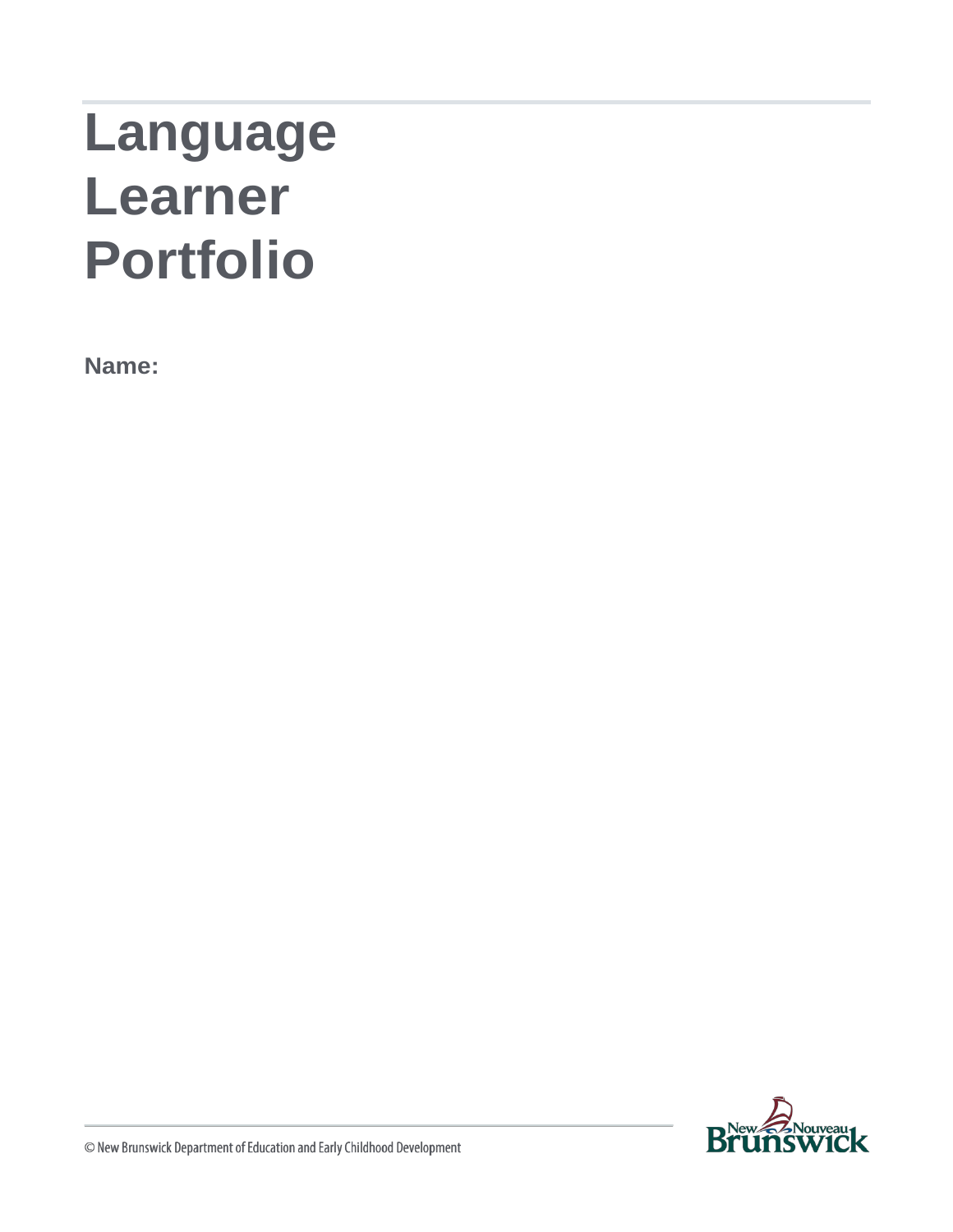## **Table of Contents**

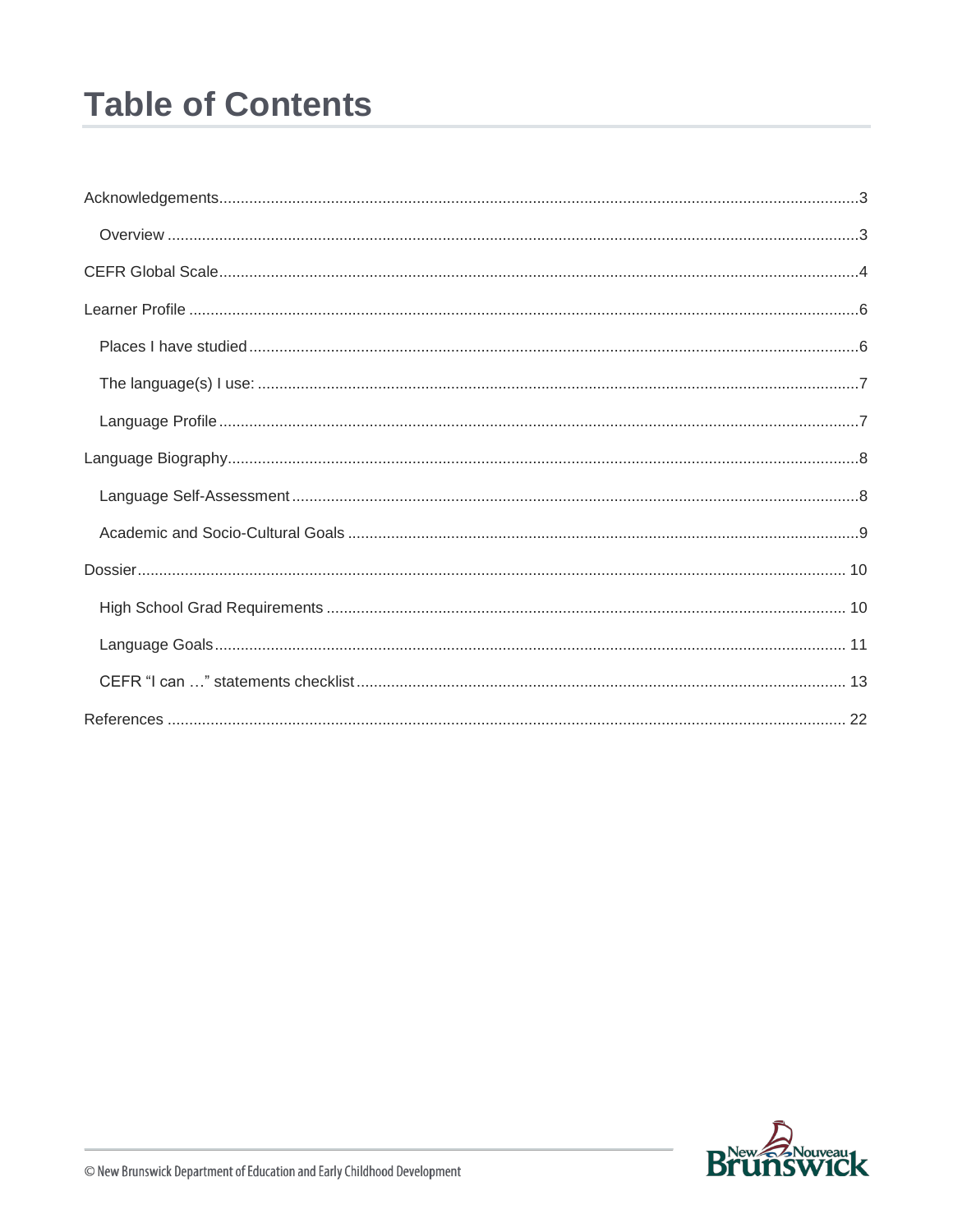## <span id="page-2-0"></span>**Acknowledgements**

This Language Portfolio was developed for high school learners to record language skills and achievements. It also takes into consideration a learner's partial competency in languages and their cultural experiences, as well as their learning preferences and strengths. Lastly, it is a place to set and record language and socio-cultural goals.

It is based on the European Language Portfolio and Common European Framework of Reference for Languages developed by the Council of Europe. It is also based on the School-based Language Portfolio developed by the Second Language Research Institute of Canada.

### <span id="page-2-1"></span>**Overview**

The Language Portfolio has three parts, in accordance with the Council of Europe.

- **Language Passport** for a learner to record the languages they use.
- **Language Biography** for a learner to record their proficiencies in multiple languages and language domains. A learner can also record their learning preferences and strengths.
- **Dossier** for a learner to collect evidence of their learning and update their academic, language and intercultural goals.

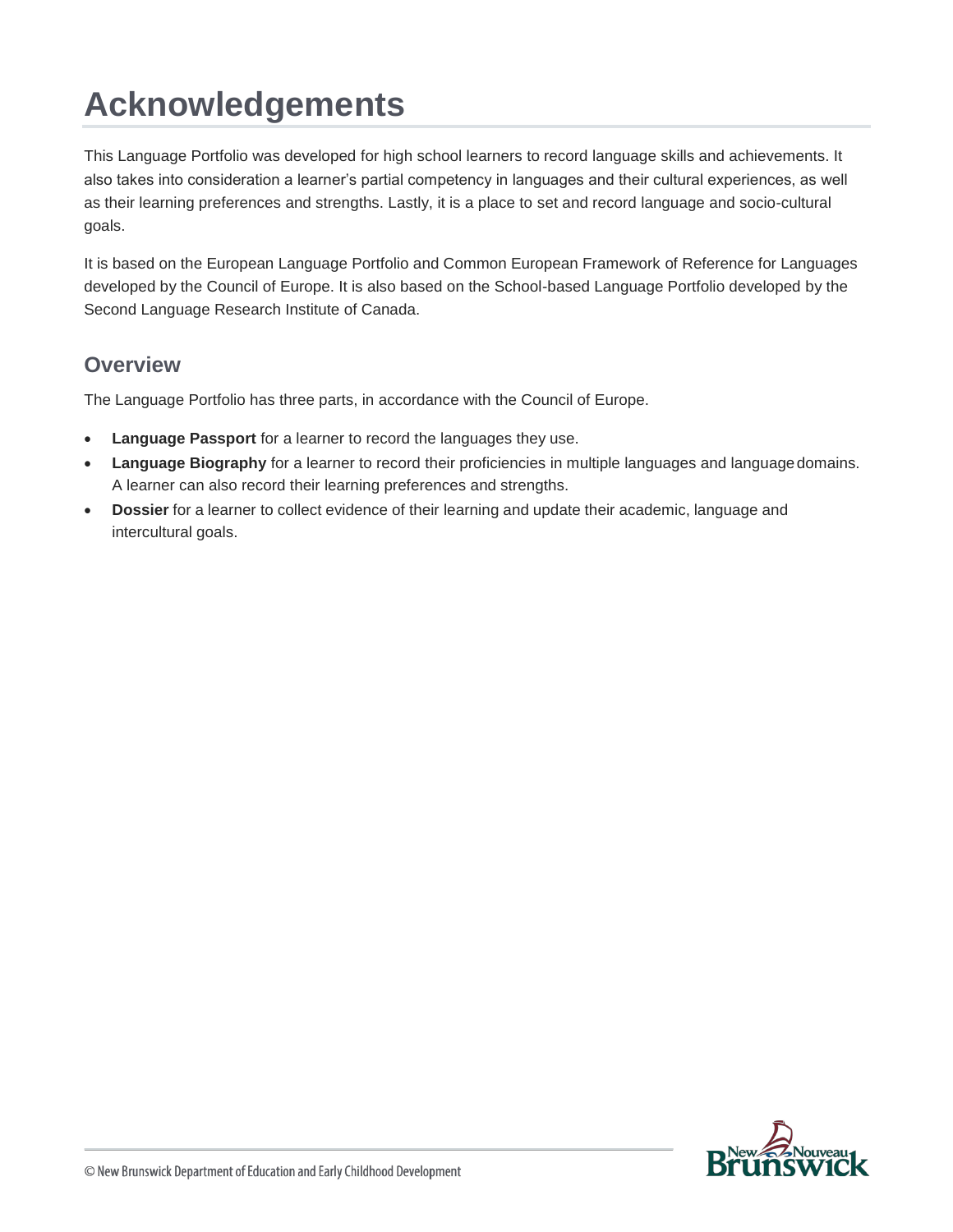## **CEFR Global Scale**

<span id="page-3-0"></span>

|               |                       | A <sub>1</sub>                                                                                                                                                                                                                                                                            | A <sub>2</sub>                                                                                                                                                                                                                                                                                            | <b>B1</b>                                                                                                                                                                                                                                                                                                                             |  |  |
|---------------|-----------------------|-------------------------------------------------------------------------------------------------------------------------------------------------------------------------------------------------------------------------------------------------------------------------------------------|-----------------------------------------------------------------------------------------------------------------------------------------------------------------------------------------------------------------------------------------------------------------------------------------------------------|---------------------------------------------------------------------------------------------------------------------------------------------------------------------------------------------------------------------------------------------------------------------------------------------------------------------------------------|--|--|
|               |                       | <b>Basic User</b>                                                                                                                                                                                                                                                                         | <b>Basic User</b>                                                                                                                                                                                                                                                                                         | <b>Independent User</b>                                                                                                                                                                                                                                                                                                               |  |  |
| Understanding | Listening             | I can understand familiar words and very<br>basic phrases concerning myself, my family<br>and immediate concrete surroundings when<br>people speak slowly and clearly.                                                                                                                    | I can understand phrases and the highest<br>frequency vocabulary related to areas of most<br>immediate personal relevance (e.g. very<br>basic personal and family information,<br>shopping, local area, employment). I can<br>catch the main point in short, clear, simple<br>messages and announcements. | I can understand the main points of clear<br>standard speech on familiar matters regularly<br>encountered in work, school, leisure, etc. I<br>can understand the main point of many radio<br>or TV programmes on current affairs or topics<br>of personal or professional interest when the<br>delivery is relatively slow and clear. |  |  |
|               | Reading               | I can understand familiar names, words and<br>very simple sentences, for example on<br>notices and posters or in catalogues.                                                                                                                                                              | I can read very short, simple texts. I can find<br>specific, predictable information in simple<br>everyday material such as advertisements,<br>prospectuses, menus and timetables and I<br>can understand short simple personal letters.                                                                  | I can understand texts that consist mainly of<br>high frequency everyday or job-related<br>language. I can understand the description of<br>events, feelings and wishes in personal<br>letters.                                                                                                                                       |  |  |
| Speaking      | Interaction<br>Spoken | I can interact in a simple way provided the<br>other person is prepared to repeat or<br>rephrase things at a slower rate of speech<br>and help me formulate what I'm trying to say.<br>I can ask and answer simple questions in<br>areas of immediate need or on very familiar<br>topics. | I can use a series of phrases and sentences<br>to describe in simple terms my family and<br>other people, living conditions, my<br>educational background and my present or<br>most recent job.                                                                                                           | I can deal with most situations likely to arise<br>whilst travelling in an area where the<br>language is spoken. I can enter unprepared<br>into conversation on topics that are familiar,<br>of personal interest or pertinent to everyday<br>life (e.g. family, hobbies, work, travel and<br>current events).                        |  |  |
|               | Production<br>Spoken  | can use simple phrases and sentences to<br>describe where I live and people I know.                                                                                                                                                                                                       | I can use a series of phrases and sentences<br>to describe in simple terms my family and<br>other people, living conditions, my<br>educational background and my present or<br>most recent job.                                                                                                           | I can connect phrases in a simple way in<br>order to describe experiences and events, my<br>dreams, hopes and ambitions. I can briefly<br>give reasons and explanations for opinions<br>and plans. I can narrate a story or relate the<br>plot of a book or film and describe my<br>reactions.                                        |  |  |
| Writing       | Writing               | I can write a short, simple postcard, for<br>example sending holiday greetings. I can fill<br>in forms with personal details, for example<br>entering my name, nationality and address on<br>a hotel registration form.                                                                   | can write short, simple notes and messages.<br>I can write a very simple personal letter, for<br>example thanking someone for something.                                                                                                                                                                  | I can write simple connected text on topics<br>which are familiar or of personal interest. I<br>can write personal letters describing<br>experiences and impressions.                                                                                                                                                                 |  |  |

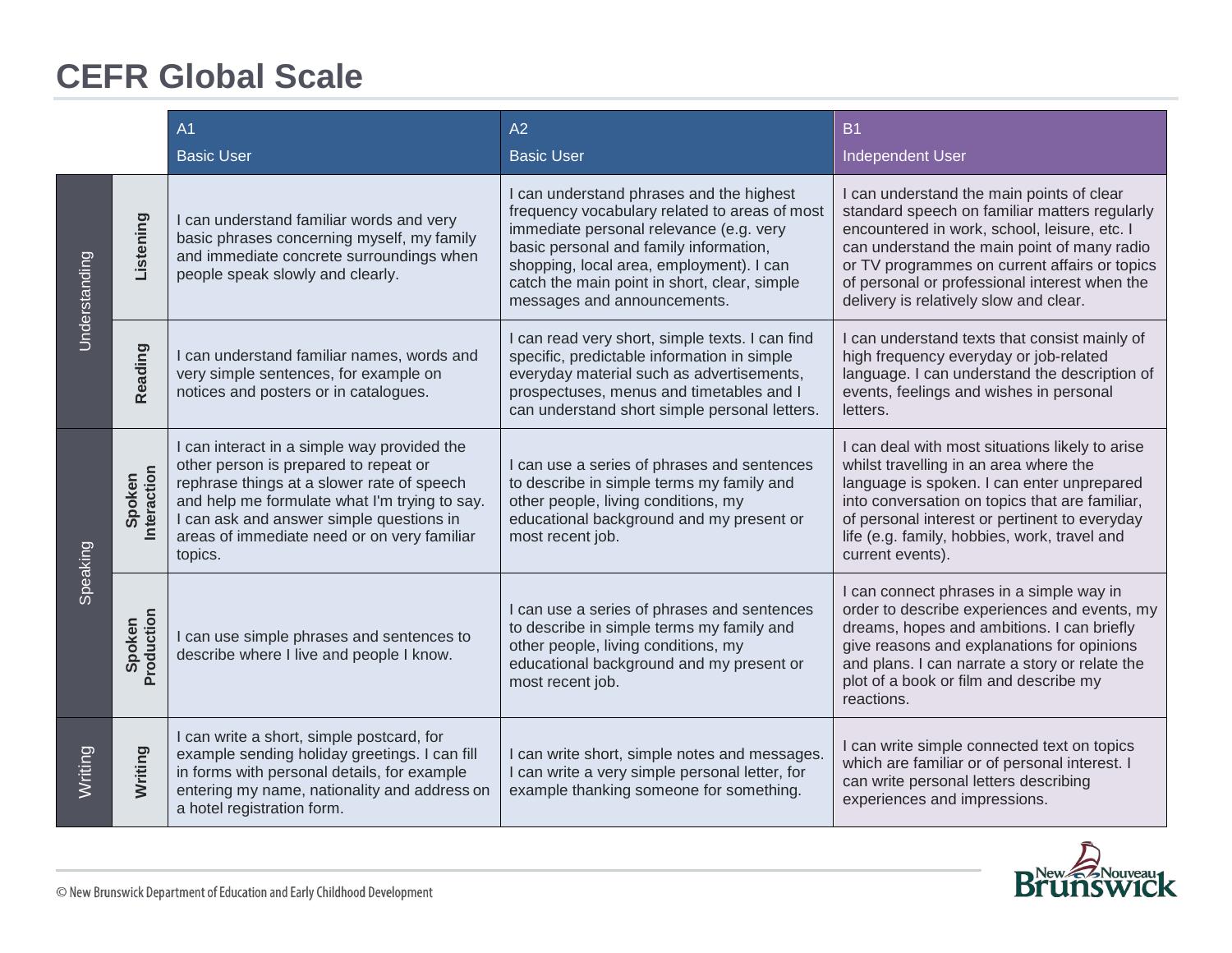|                                   |                      | <b>B2</b>                                                                                                                                                                                                                                                                                         | C <sub>1</sub>                                                                                                                                                                                                                                                                                                             | C <sub>2</sub>                                                                                                                                                                                                                                                                                                                                                                |
|-----------------------------------|----------------------|---------------------------------------------------------------------------------------------------------------------------------------------------------------------------------------------------------------------------------------------------------------------------------------------------|----------------------------------------------------------------------------------------------------------------------------------------------------------------------------------------------------------------------------------------------------------------------------------------------------------------------------|-------------------------------------------------------------------------------------------------------------------------------------------------------------------------------------------------------------------------------------------------------------------------------------------------------------------------------------------------------------------------------|
|                                   |                      | <b>Independent User</b>                                                                                                                                                                                                                                                                           | <b>Proficient User</b>                                                                                                                                                                                                                                                                                                     | <b>Proficient User</b>                                                                                                                                                                                                                                                                                                                                                        |
| Understanding                     | Listening            | I can understand extended speech and<br>lectures and follow even complex lines of<br>argument provided the topic is reasonably<br>familiar. I can understand most TV news and<br>current affairs programmes. I can understand<br>the majority of films in standard dialect.                       | I can understand extended speech even when<br>it is not clearly structured and when<br>relationships are only implied and not<br>signalled explicitly. I can understand television<br>programmes and films without too much<br>effort.                                                                                     | I have no difficulty in understanding any kind<br>of spoken language, whether live or<br>broadcast, even when delivered at fast native<br>speed, provided I have some time to get<br>familiar with the accent.                                                                                                                                                                |
|                                   | Reading              | I can read articles and reports concerned with<br>contemporary problems in which the writers<br>adopt particular attitudes or viewpoints. I can<br>understand contemporary literary prose.                                                                                                        | I can understand long and complex factual<br>and literary texts, appreciating distinctions of<br>style. I can understand specialised articles<br>and longer technical instructions, even when<br>they do not relate to my field.                                                                                           | I can read with ease virtually all forms of the<br>written language, including abstract,<br>structurally or linguistically complex texts such<br>as manuals, specialised articles and literary<br>works.                                                                                                                                                                      |
| Interaction<br>Spoken<br>Speaking |                      | I can interact with a degree of fluency and<br>spontaneity that makes regular interaction<br>with native speakers quite possible. I can take<br>an active part in discussion in familiar<br>contexts, accounting for and sustaining my<br>views.                                                  | I can express myself fluently and<br>spontaneously without much obvious<br>searching for expressions. I can use language<br>flexibly and effectively for social and<br>professional purposes. I can formulate ideas<br>and opinions with precision and relate my<br>contribution skillfully to those of other<br>speakers. | I can take part effortlessly in any conversation<br>or discussion and have a good familiarity with<br>idiomatic expressions and colloquialisms. I<br>can express myself fluently and convey finer<br>shades of meaning precisely. If I do have a<br>problem I can backtrack and restructure<br>around the difficulty so smoothly that other<br>people are hardly aware of it. |
|                                   | Production<br>Spoken | I can present clear, detailed descriptions on a<br>wide range of subjects related to my field of<br>interest. I can explain a viewpoint on a topical<br>issue giving the advantages and<br>disadvantages of various options.                                                                      | I can present clear, detailed descriptions of<br>complex subjects integrating sub-themes,<br>developing particular points and rounding off<br>with an appropriate conclusion.                                                                                                                                              | I can present a clear, smoothly-flowing<br>description or argument in a style appropriate<br>to the context and with an effective logical<br>structure which helps the recipient to notice<br>and remember significant points.                                                                                                                                                |
| <b>Writing</b>                    | Writing              | I can express myself in clear, well-structured<br>text, expressing points of view at some length.<br>I can write about complex subjects in a letter,<br>an essay or a report, underlining what I<br>consider to be the salient issues. I can select<br>a style appropriate to the reader in mind. | I can express myself in clear, well-structured<br>text, expressing points of view at some length.<br>I can write about complex subjects in a letter,<br>an essay or a report, underlining what I<br>consider to be the salient issues. I can select<br>a style appropriate to the reader in mind.                          | I can write clear, smoothly-flowing text in an<br>appropriate style. I can write complex letters,<br>reports or articles which present a case with<br>an effective logical structure which helps the<br>recipient to notice and remember significant<br>points. I can write summaries and reviews of<br>professional or literary works.                                       |

Scale: (Common European Framework of Reference of Languages, 2001). Images: (gnak, 2011).

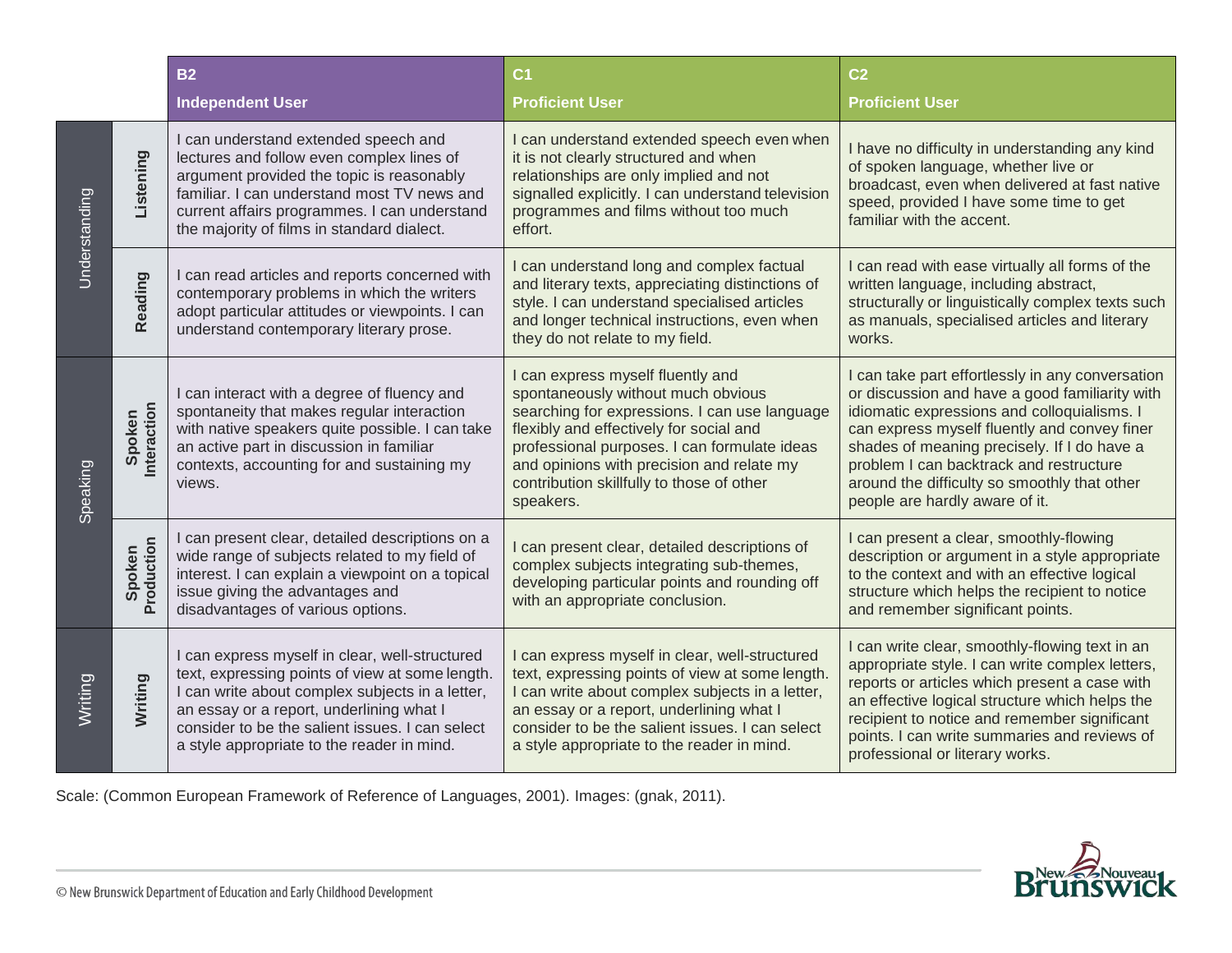## <span id="page-5-0"></span>**Learner Profile**

This section is for you to record information about yourself and the language(s) you know.

| I was born on <u>example and the set of the set of the set of the set of the set of the set of the set of the set of the set of the set of the set of the set of the set of the set of the set of the set of the set of the set </u> |  |
|--------------------------------------------------------------------------------------------------------------------------------------------------------------------------------------------------------------------------------------|--|
|                                                                                                                                                                                                                                      |  |
|                                                                                                                                                                                                                                      |  |
| I currently live in <u>example and the set of the set of the set of the set of the set of the set of the set of the set of the set of the set of the set of the set of the set of the set of the set of the set of the set of th</u> |  |

## <span id="page-5-1"></span>**Places I have studied**

| Dates I studied there | <b>Where I studied</b> | What I studied or classes I enjoyed |
|-----------------------|------------------------|-------------------------------------|
|                       |                        |                                     |
|                       |                        |                                     |
|                       |                        |                                     |
|                       |                        |                                     |
|                       |                        |                                     |
|                       |                        |                                     |
|                       |                        |                                     |
|                       |                        |                                     |
|                       |                        |                                     |
|                       |                        |                                     |
|                       |                        |                                     |
|                       |                        |                                     |
|                       |                        |                                     |

(Council of Europe, 2010)

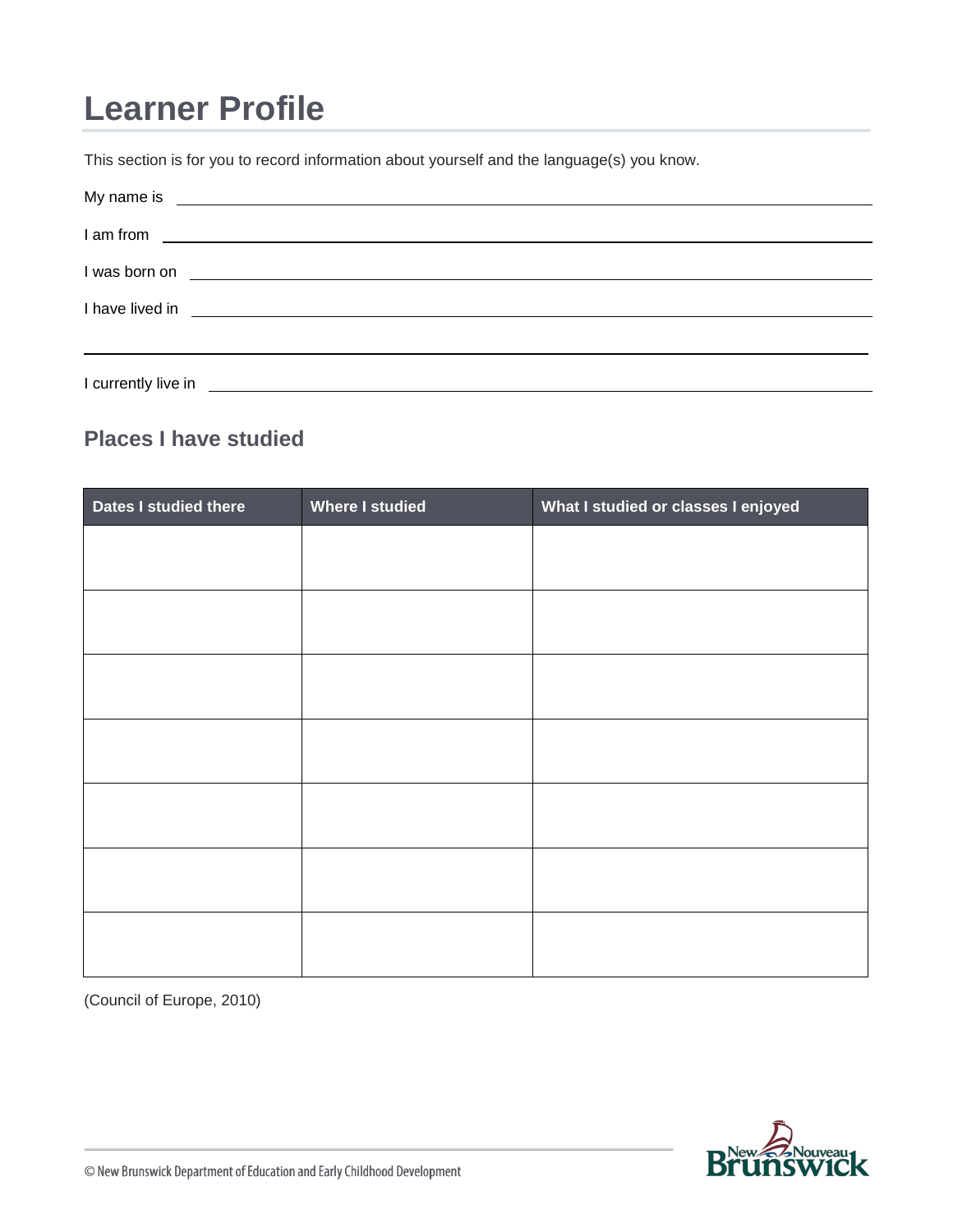### <span id="page-6-0"></span>**The language(s) I use:**

| <b>First Language(s) Learned:</b> | <b>Additional Language(s) Learned:</b> |
|-----------------------------------|----------------------------------------|
|                                   |                                        |
|                                   |                                        |
|                                   |                                        |

### <span id="page-6-1"></span>**Language Profile**

This section is for you to record how you use the languages you know.

Use an upper case initial for language used most often, and lower case for language used less often.

For example, someone might put "E f" under "At school" during "Present" time. This would mean they use English most often at school, but also use some French. In this case, English = E or e and French = F or f. Please include your language legend at the bottom of the chart.

| Languages<br>Used | At home | <b>With friends</b> | At school | Other (activities,<br>travel) |
|-------------------|---------|---------------------|-----------|-------------------------------|
| <b>Present</b>    |         |                     |           |                               |
| Past              |         |                     |           |                               |

Language legend:

(Council of Europe, 2010)

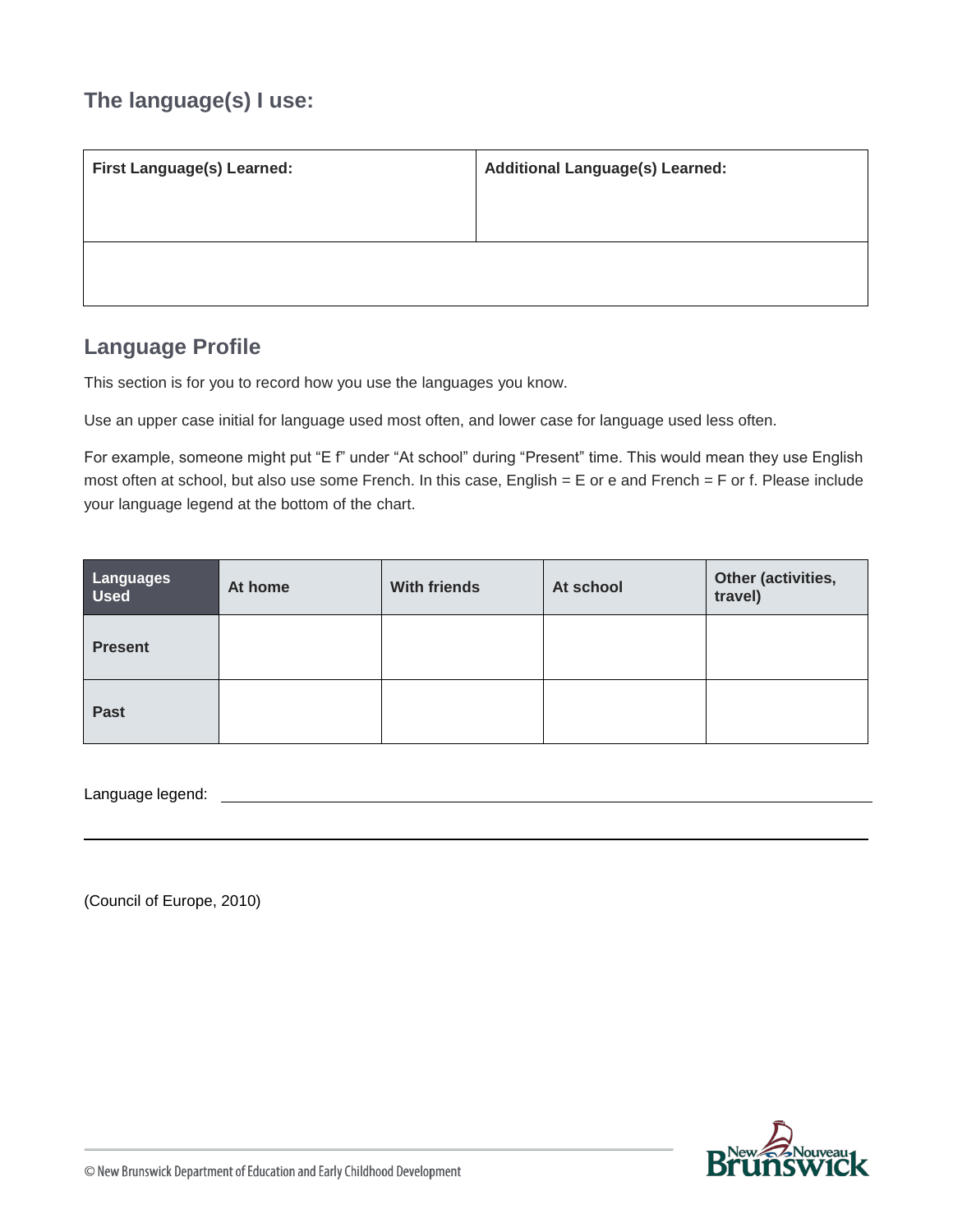## <span id="page-7-0"></span>**Language Biography**

This section is for you to record your self-assessment of languages in and out of school. Use pages 4 & 5 for reference.

## <span id="page-7-1"></span>**Language Self-Assessment**

| Language - ___   |  |       |           |           |    |                | L |
|------------------|--|-------|-----------|-----------|----|----------------|---|
|                  |  | A1 A2 | <b>B1</b> | <b>B2</b> | C1 | C <sub>2</sub> |   |
| ►                |  |       |           |           |    |                | á |
|                  |  |       |           |           |    |                |   |
|                  |  |       |           |           |    |                |   |
| □                |  |       |           |           |    |                | ь |
| $\mathbf{z}_{q}$ |  |       |           |           |    |                | ú |

| Language - __ |    |    |           |           |    |    |  |  |
|---------------|----|----|-----------|-----------|----|----|--|--|
|               | A1 | A2 | <b>B1</b> | <b>B2</b> | C1 | C2 |  |  |
|               |    |    |           |           |    |    |  |  |
|               |    |    |           |           |    |    |  |  |
|               |    |    |           |           |    |    |  |  |
|               |    |    |           |           |    |    |  |  |
| <b>MAN</b>    |    |    |           |           |    |    |  |  |

 $C<sub>2</sub>$ 

| Language - __________ |    |    |           |           |    |                | Language - ________ |    |    |           |           |    |
|-----------------------|----|----|-----------|-----------|----|----------------|---------------------|----|----|-----------|-----------|----|
|                       | A1 | A2 | <b>B1</b> | <b>B2</b> | C1 | C <sub>2</sub> |                     | A1 | A2 | <b>B1</b> | <b>B2</b> | C1 |
|                       |    |    |           |           |    |                |                     |    |    |           |           |    |
|                       |    |    |           |           |    |                |                     |    |    |           |           |    |
|                       |    |    |           |           |    |                |                     |    |    |           |           |    |
|                       |    |    |           |           |    |                |                     |    |    |           |           |    |
|                       |    |    |           |           |    |                |                     |    |    |           |           |    |

(Council of Europe, 2010)

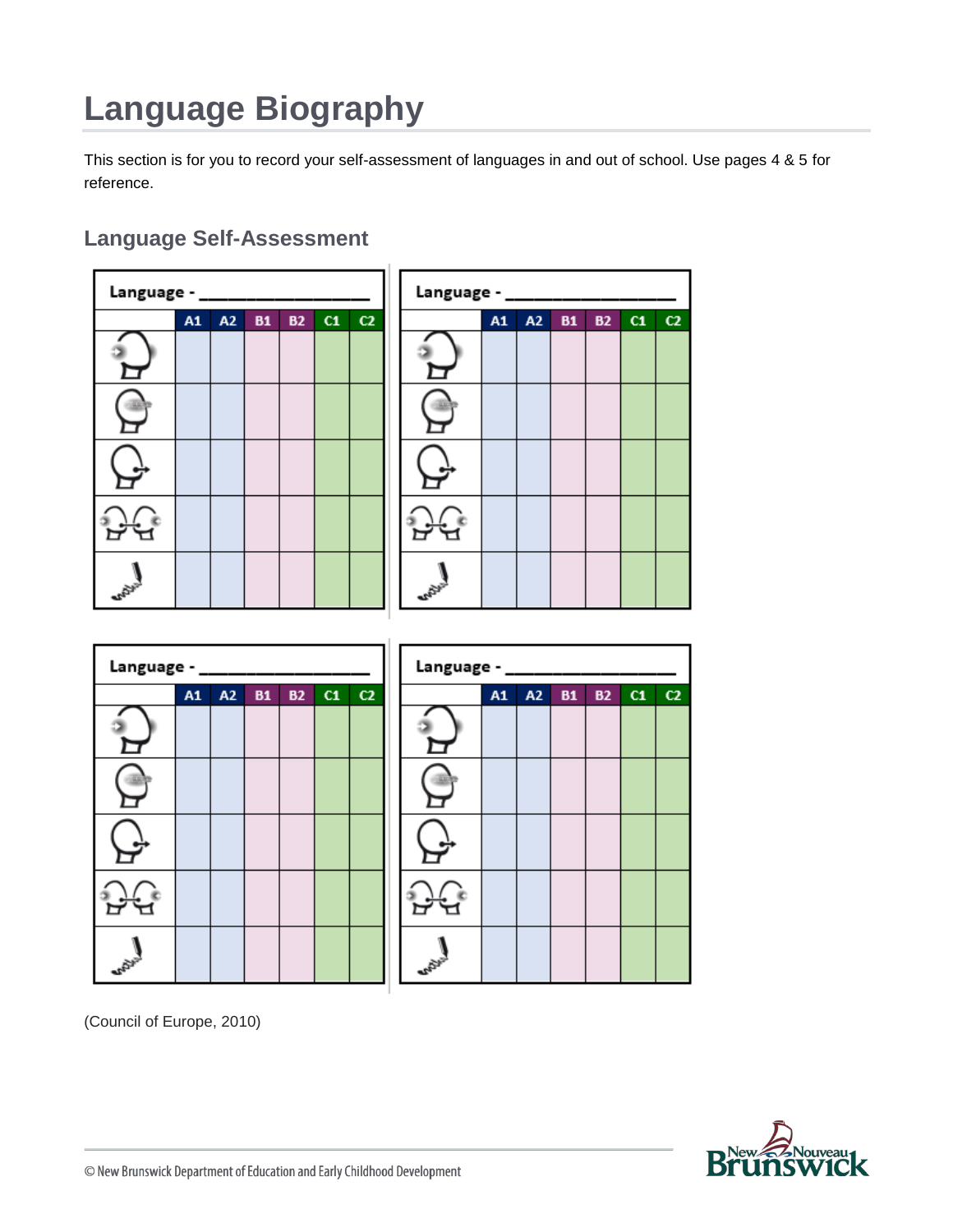## <span id="page-8-0"></span>**Academic and Socio-Cultural Goals**

This section is for you to set and record academic, social, or cultural goals.

| <b>Skill Area</b> | Goal "I can " | By | In (language) | People or resources<br>that can help me |
|-------------------|---------------|----|---------------|-----------------------------------------|
| Academic          |               |    |               |                                         |
| Social            |               |    |               |                                         |
| Cultural          |               |    |               |                                         |
|                   |               |    |               |                                         |
|                   |               |    |               |                                         |
|                   |               |    |               |                                         |
|                   |               |    |               |                                         |
|                   |               |    |               |                                         |
|                   |               |    |               |                                         |
|                   |               |    |               |                                         |
|                   |               |    |               |                                         |
|                   |               |    |               |                                         |

(Kristmanson et al., 2012)

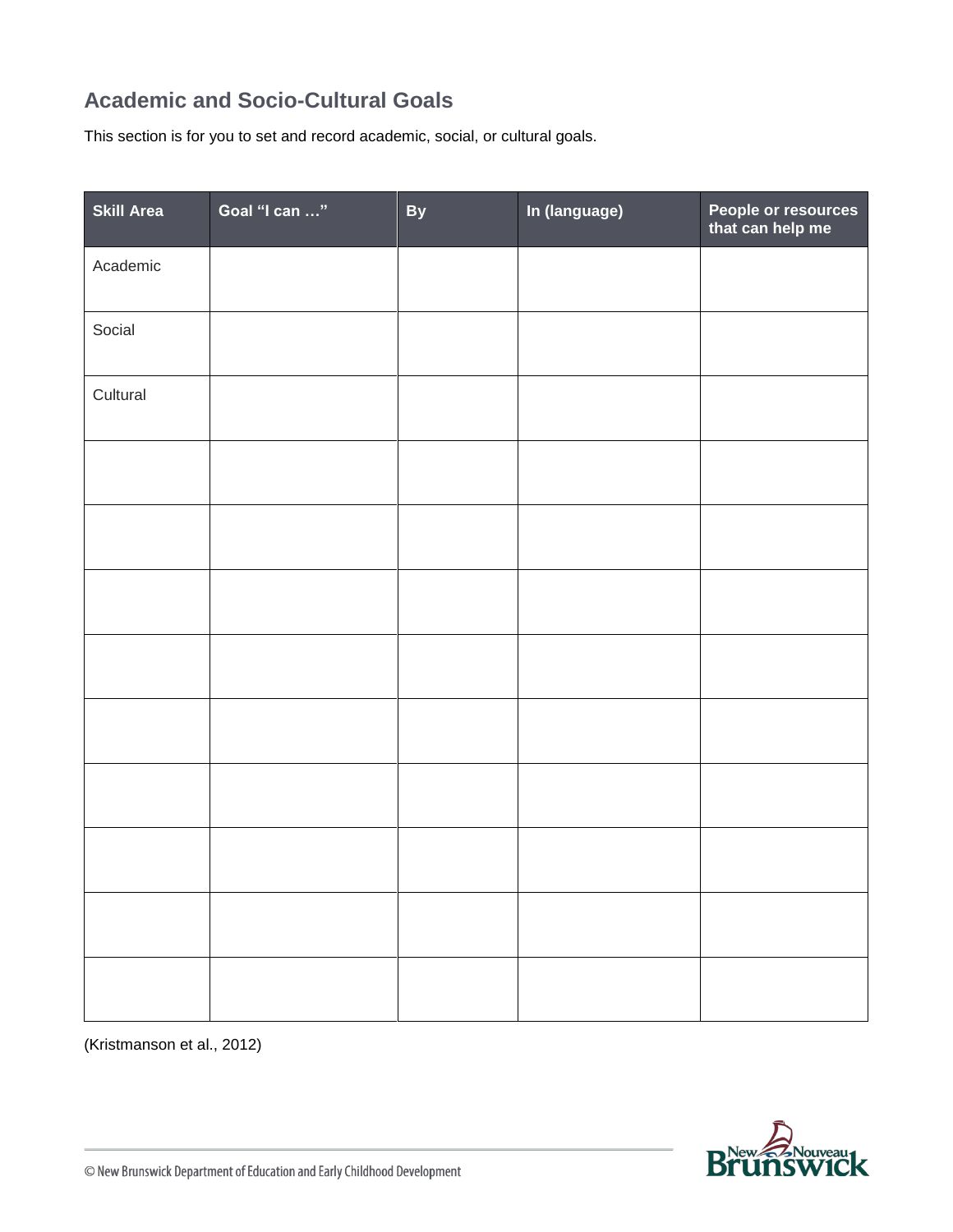## <span id="page-9-0"></span>**Dossier**

This section is for you to record evidence of your learning, both in and out of school.

### <span id="page-9-1"></span>**High School Grad Requirements**

Students must earn 17 credits to graduate in New Brunswick. Use this space to record the credits you earn.

### Compulsory courses (7 credits)

| <b>Course</b>                | <b>Number of credits</b> | Earned (include course and date) |
|------------------------------|--------------------------|----------------------------------|
| English 11 (or EAL B1 level) |                          |                                  |
| English 12                   |                          |                                  |
| <b>Mathematics 11</b>        |                          |                                  |
| <b>Modern History 11</b>     |                          |                                  |
| <b>Science</b>               |                          |                                  |
| <b>Fine Arts/Life Role</b>   |                          |                                  |
| <b>ELPA - Reading</b>        |                          |                                  |

### Additional Courses (10 credits)

| <b>Course</b>           | <b>Number of credits</b> | Earned (include course and date) |
|-------------------------|--------------------------|----------------------------------|
| Example: 11/12 elective | 1                        | <b>Computer Science 120</b>      |
| Gr 12 elective          |                          |                                  |
| Gr 12 elective          |                          |                                  |
| Gr 12 elective          |                          |                                  |
| Gr 12 elective          |                          |                                  |
| 11/12 elective          |                          |                                  |
| 11/12 elective          |                          |                                  |
| 11/12 elective          |                          |                                  |
| 11/12 elective          |                          |                                  |
| 11/12 elective          |                          |                                  |

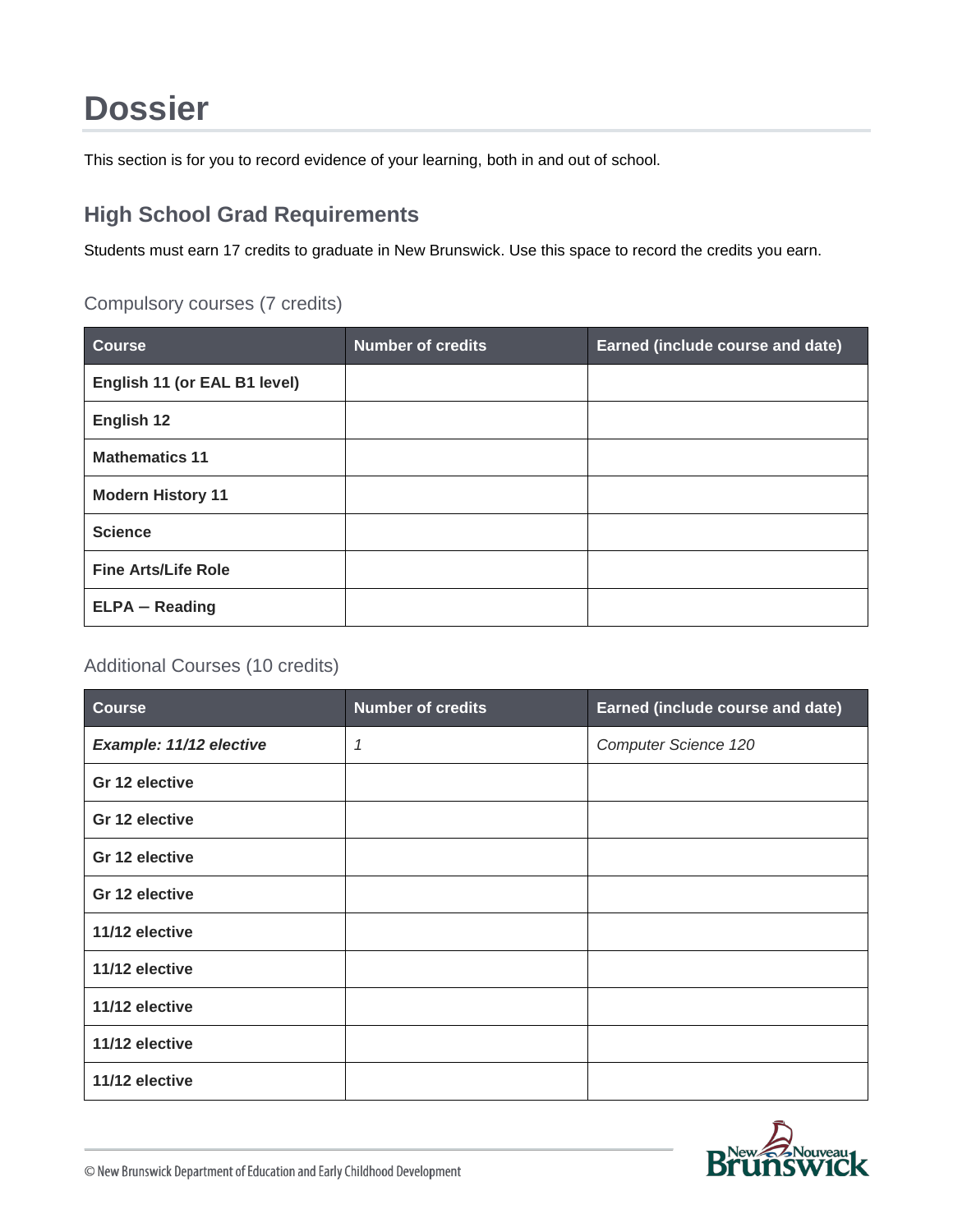## <span id="page-10-0"></span>**Language Goals**

Use the CEFR Language Checklist on pages 15 to 22 to set specific language goals.

| <b>Skill Area</b>           | "I can " | <b>CEFR</b><br>Level | Mid-<br>term                                           | End of<br>term |                                     | <b>Overall Score</b>                  |
|-----------------------------|----------|----------------------|--------------------------------------------------------|----------------|-------------------------------------|---------------------------------------|
|                             |          |                      | To be filled out in<br>conference with<br>the teacher. |                | <b>Evidence and</b><br><b>Score</b> | In conference<br>with the<br>teacher. |
| Spoken<br><b>Production</b> |          |                      |                                                        |                |                                     |                                       |
| Spoken<br>Interaction       |          |                      |                                                        |                |                                     |                                       |
| Listening                   |          |                      |                                                        |                |                                     |                                       |
| <b>Reading</b>              |          |                      |                                                        |                |                                     |                                       |
| <b>Writing</b>              |          |                      |                                                        |                |                                     |                                       |
|                             |          |                      |                                                        |                |                                     |                                       |
|                             |          |                      |                                                        |                |                                     |                                       |

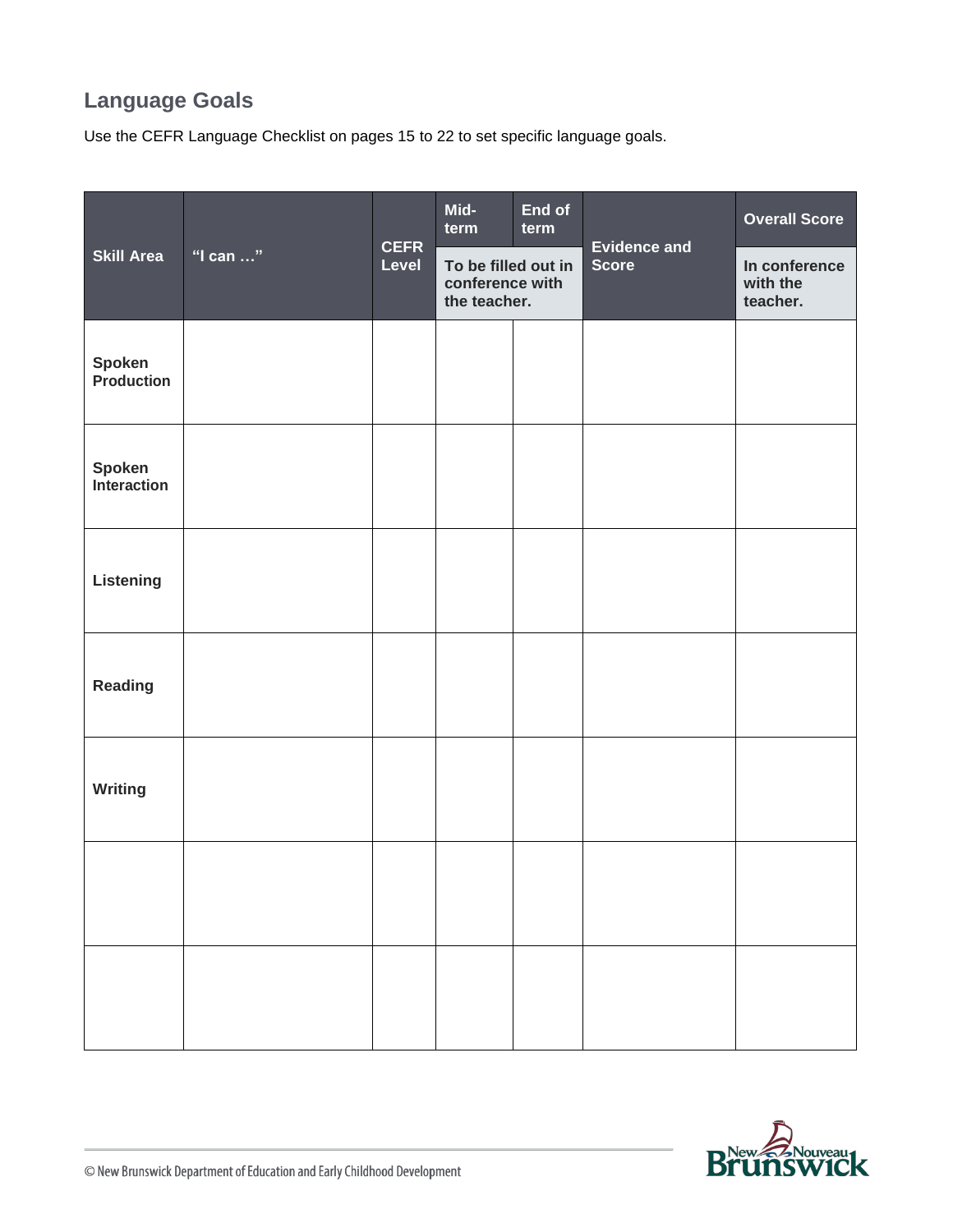|                   | "I can " | <b>CEFR</b><br>Level | Mid-<br>term                                           | End of<br>term | <b>Evidence and</b> | <b>Overall Score</b>                  |
|-------------------|----------|----------------------|--------------------------------------------------------|----------------|---------------------|---------------------------------------|
| <b>Skill Area</b> |          |                      | To be filled out in<br>conference with<br>the teacher. |                | <b>Score</b>        | In conference<br>with the<br>teacher. |
|                   |          |                      |                                                        |                |                     |                                       |
|                   |          |                      |                                                        |                |                     |                                       |
|                   |          |                      |                                                        |                |                     |                                       |
|                   |          |                      |                                                        |                |                     |                                       |
|                   |          |                      |                                                        |                |                     |                                       |
|                   |          |                      |                                                        |                |                     |                                       |

### 6-Point Grading Scale

Use this scale to reflect on your evidence. Consider your ability to show the skill or concept and your consistency.

|                                                                                                                                                   | <b>Expert</b>                                                                                                                                                       |                                                                                                                                           | <b>Apprentice</b>                                                                                                                                   | <b>Novice</b>                                                                                                                                           |                                                                                                |  |
|---------------------------------------------------------------------------------------------------------------------------------------------------|---------------------------------------------------------------------------------------------------------------------------------------------------------------------|-------------------------------------------------------------------------------------------------------------------------------------------|-----------------------------------------------------------------------------------------------------------------------------------------------------|---------------------------------------------------------------------------------------------------------------------------------------------------------|------------------------------------------------------------------------------------------------|--|
| 6                                                                                                                                                 | 5                                                                                                                                                                   | 4                                                                                                                                         | 3                                                                                                                                                   | $\overline{2}$                                                                                                                                          |                                                                                                |  |
| <b>Outstanding</b><br>demonstration<br>of the skill;<br>demonstrates<br>skill multiple<br>times, in<br>different<br>contexts, with no<br>support. | <b>Strong</b><br>demonstration<br>of the skill;<br>demonstrates<br>skill multiple<br>times, in<br>different<br>contexts, with<br>little support,<br>and few errors. | Good<br>demonstration<br>of the skill;<br>demonstrates<br>skill multiple<br>times, in limited<br>contexts, with<br>occasional<br>support. | <b>Satisfactory</b><br>demonstration<br>of the skill;<br>demonstrates<br>skill a few<br>times, in limited<br>contexts, with<br>frequent<br>support. | <b>Developing</b><br>understanding<br>of the skill;<br>demonstrates<br>skill one or two<br>times, in limited<br>contexts, with<br>continual<br>support. | <b>Emerging</b><br>understanding<br>of the skill;<br>more modelling<br>and practice<br>needed. |  |
| "Ready to move<br>on!"                                                                                                                            | "I've got this!"                                                                                                                                                    | "Getting there."                                                                                                                          | "On the way."                                                                                                                                       | "Beginning<br>signs."                                                                                                                                   | "Credit or pass<br>not possible at<br>this time."                                              |  |

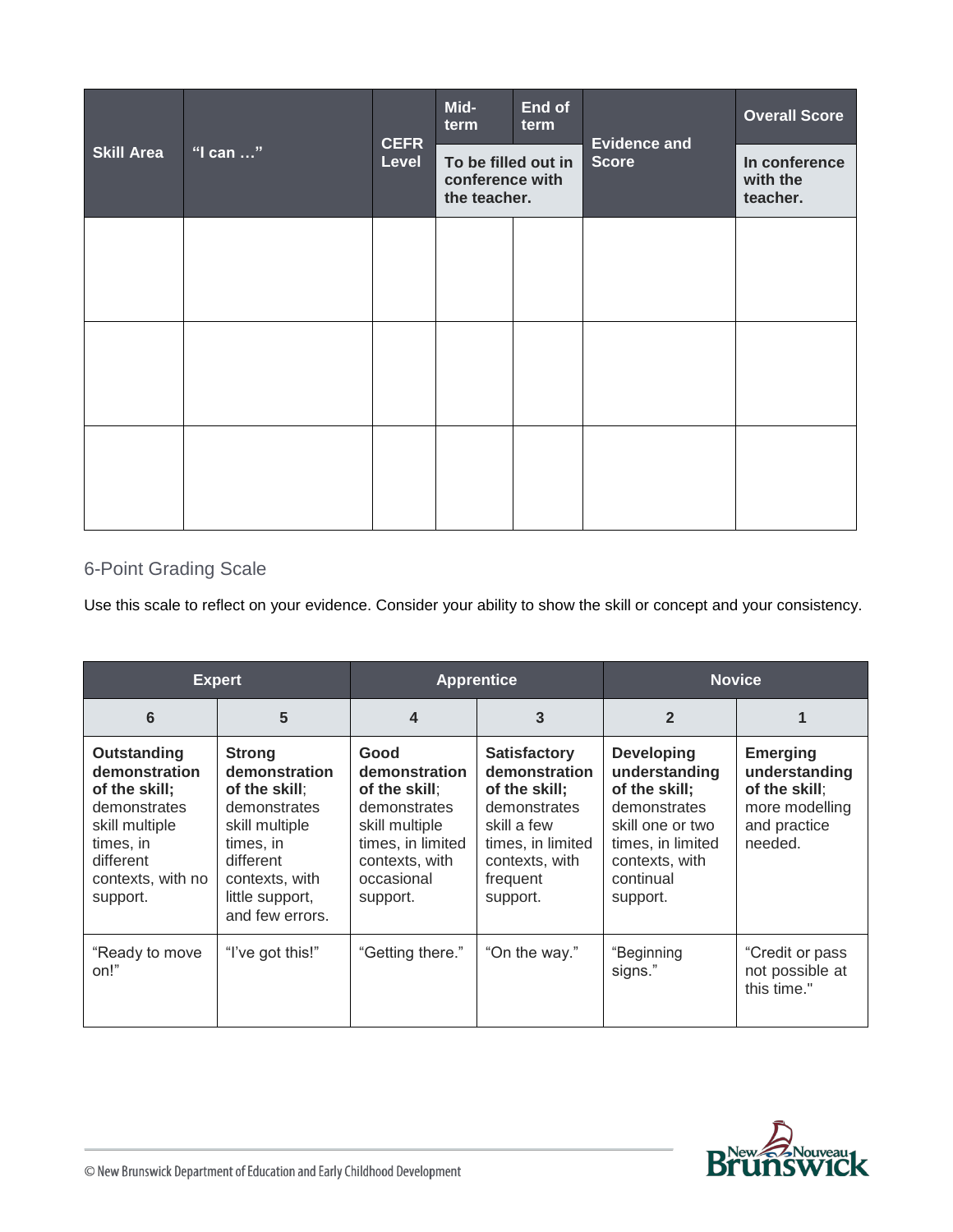## <span id="page-12-0"></span>**CEFR "I can …" statements checklist**

| A1.1             |                                                                                                                                                                                                                                                                                                                                |
|------------------|--------------------------------------------------------------------------------------------------------------------------------------------------------------------------------------------------------------------------------------------------------------------------------------------------------------------------------|
|                  | <b>LISTENING</b>                                                                                                                                                                                                                                                                                                               |
| 1.1<br>$\rfloor$ | I can demonstrate understanding of short, very simple questions and statements, provided they are delivered slowly and<br>clearly, and accompanied by visuals or gestures.                                                                                                                                                     |
| L<br>1.2         | I can demonstrate understanding of very simple instructions, supported by visuals and/or gestures.                                                                                                                                                                                                                             |
| 」                | I can demonstrate recognition of numbers, prices, dates, days of the week, provided they are delivered slowly and<br>clearly, and accompanied by visuals and gestures.<br>I can demonstrate recognition of everyday familiar words, provided they are delivered slowly and clearly, and<br>accompanied by visuals or gestures. |
|                  | <b>SPOKEN INTERACTION</b>                                                                                                                                                                                                                                                                                                      |
| 1.1<br>1.2       | I can ask for help.<br>I can point to something and ask what it is.<br>I can ask and answer very simple questions about very familiar topics, provided the speech is clear and slow.<br>I can talk to someone using very simple words, supported by gestures.<br>I can use basic numbers in simple, everyday exchanges.        |
|                  | <b>SPOKEN PRODUCTION</b>                                                                                                                                                                                                                                                                                                       |
| 1.1              | I can use basic greetings and simple words (e.g., "hello," "hi," "goodbye," "yes," "no," "sorry," and "thank you").                                                                                                                                                                                                            |

 $\Box$  I can correctly reproduce a very limited range of sounds (i.e., phonics).

- I can say how I am feeling using simple words, accompanied by gestures.<br>I can give basic, personal information about me and my family, using simp
- I can give basic, personal information about me and my family, using simple words.

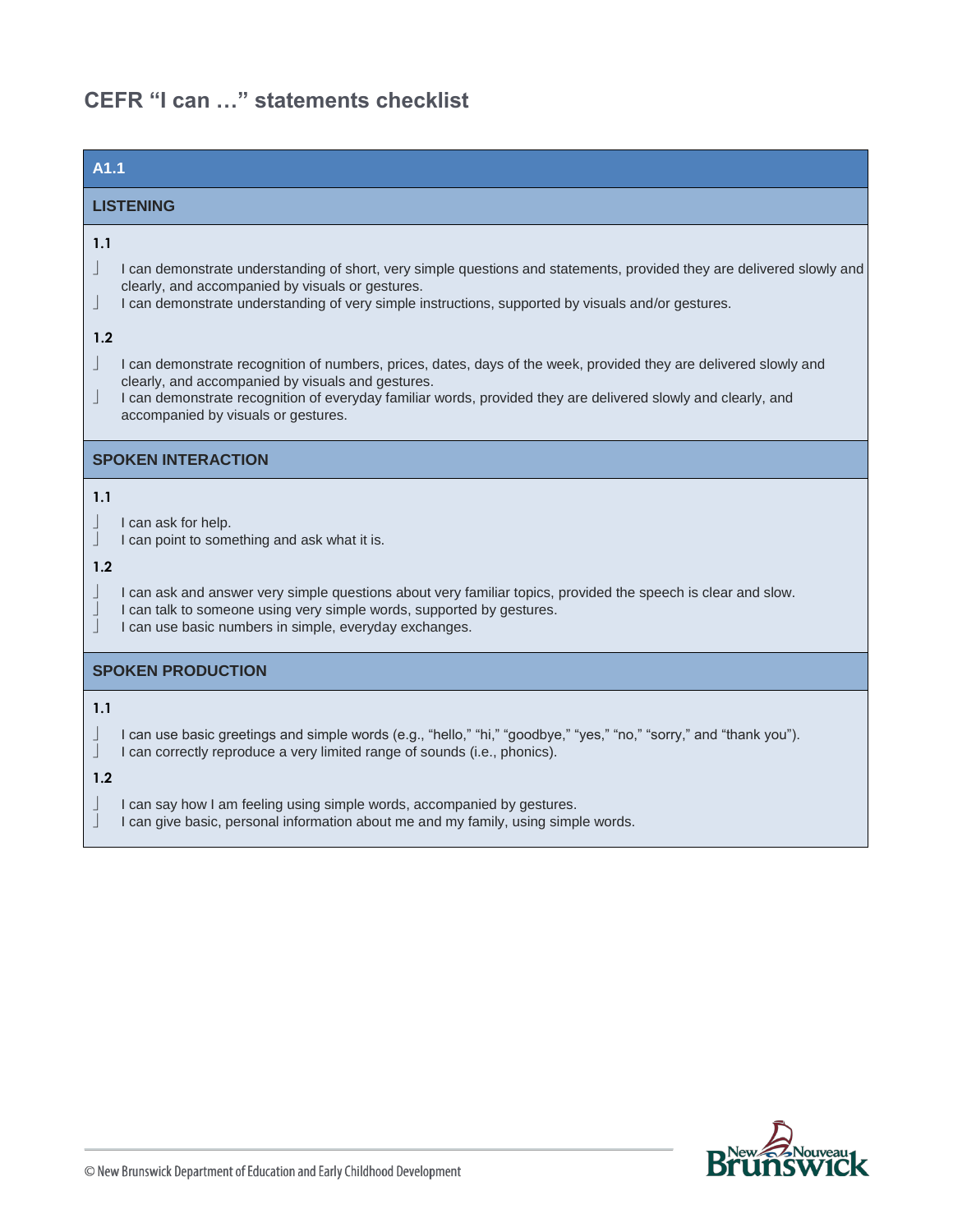#### **READING**

#### **2.1**

- I can name all letters of the Roman alphabet, individually.
- I can demonstrate recognition of teacher-selected letter sounds (phonemes) and link them to print (graphemes).
- I can demonstrate recognition of familiar words, supported by visuals.
- I can identify and sound out the first letter in a word.
- I can identify and sound out the last letter in a word.
- I can match or circle the same letters and familiar names and a few sight words in different sizes, colours or fonts.
- I can demonstrate recognition of most letters of the alphabet in upper and lower case form with some possible confusion of similar letters (e.g., b and d, m and n).
- I can recognize that spaces are used to differentiate words in a sentence.
- I can stop when I see a period.

#### **2.2**

- I can follow very simple instructions, if supported by visuals.
- I can identify words and information on posters, brochures, or signs (e.g., place, time or price).
- I can recognize times and places, in simple notes, invitations and text messages, provided there are no abbreviations.

#### **WRITING**

#### **3.1**

- I can identify and copy upper case letters of the Roman alphabet.
- I can identify and copy lower case letters of the Roman alphabet.
- I can identify and copy final punctuation.
- I can spell very familiar words, using invented spelling, by writing what I hear (i.e., phonetic spelling).

#### **3.2**

#### *Written Production*

- I can identify and copy numbers and symbols related to time of day and money.
- I can copy and label using very familiar simple words, phrases or expressions.

#### *Written Interaction*

- I can post simple online greetings, using basic formulaic expressions and/or emoticons and/or emojis.
- I can post online a short, simple statement about myself, using an online translation tool, if necessary.

#### **3.3**

- I can write from the left to the right side of the page (lined and unlined paper).
- I can place spaces between words (e.g., when copying sentences).
- I can give basic information on a form or a note (e.g., name, age, date).

#### **INTERCULTURAL COMPETENCE**

- I can demonstrate respect for materials, equipment, and spaces shared with others.
- I can show understanding of rights and responsibilities in the classroom and school.
- I can establish basic social contact by using the simplest forms of polite greetings and farewells.

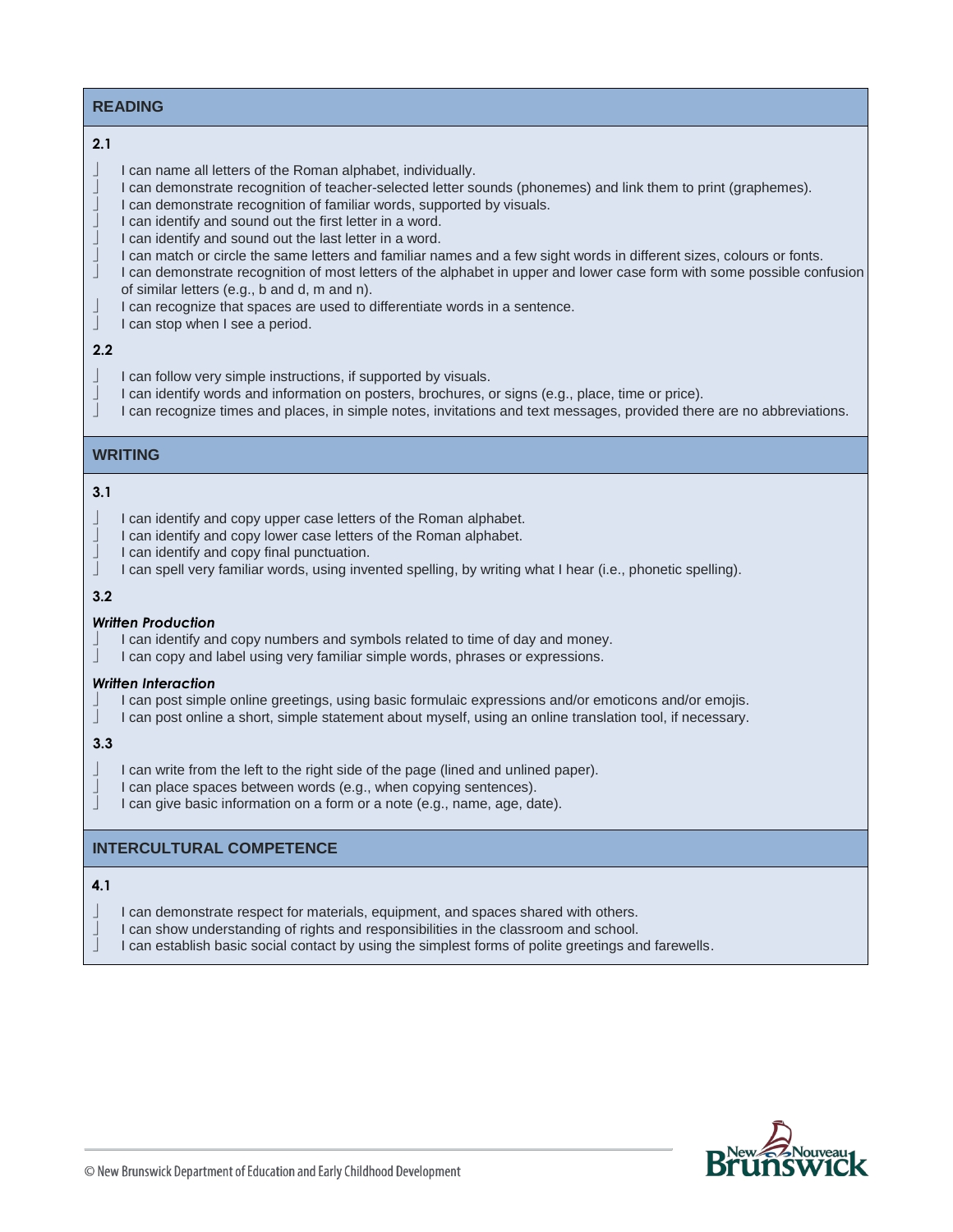#### **STRATEGIES FOR SUCCESS**

#### **5.1**

- I can use resources to help me learn English (e.g., word walls, teacher, translation tools, picture or multilingual dictionaries).
- I can work with peers (e.g., in pairs, small groups, whole class).
- I can set a learning goal, with support.
- I can act on very simple feedback related to my goal.
- I can ask for repetition or help.
- I can organize my learning materials (e.g., binder, portfolio), with support.
- I can represent myself in a positive way (e.g., visuals, collages, statements).
- I can choose artefacts to show evidence of my learning (e.g., cloze exercise, recording, poster), when I have support.

#### **A1.2**

|     | <b>LISTENING</b>                                                                             |
|-----|----------------------------------------------------------------------------------------------|
| 1.1 |                                                                                              |
|     | I can demonstrate understanding of simple directions (e.g., left, right, stop, up and down). |

- I can demonstrate understanding of simple instructions and tasks (e.g., open your book).
- I can demonstrate understanding of simple questions and expressions.

#### **1.2**

 I can demonstrate understanding of the names and simple descriptions of everyday objects (e.g., colour, size, location). I can demonstrate understanding of numbers, prices and times given in clear and simple announcements.

#### **SPOKEN INTERACTION**

#### **1.1**

- I can ask for directions.
- $\Box$  I can ask how people are and react to news.

#### **1.2**

- I can ask and answer simple questions about very familiar topics (e.g., my family, my school, my activities, my clothes, my favourite colours, my address), if people help me.
- I can use simple numbers in everyday situations (e.g., quantities, time and money).

#### **SPOKEN PRODUCTION**

#### **1.1**

- I can use respectful greetings and phrases (e.g., "Nice to meet you").
- I can use simple words to describe familiar objects and activities (e.g., size, colour, location).
- I can introduce myself and other people.
- I can use appropriate stress on words in a sentence to create meaning (e.g., I never said **she** stole my money).

- I can state what I like and don't like (e.g., food, sports, music, school, clothing).
- I can give basic information about my school or class (e.g., number of students, teacher's name).

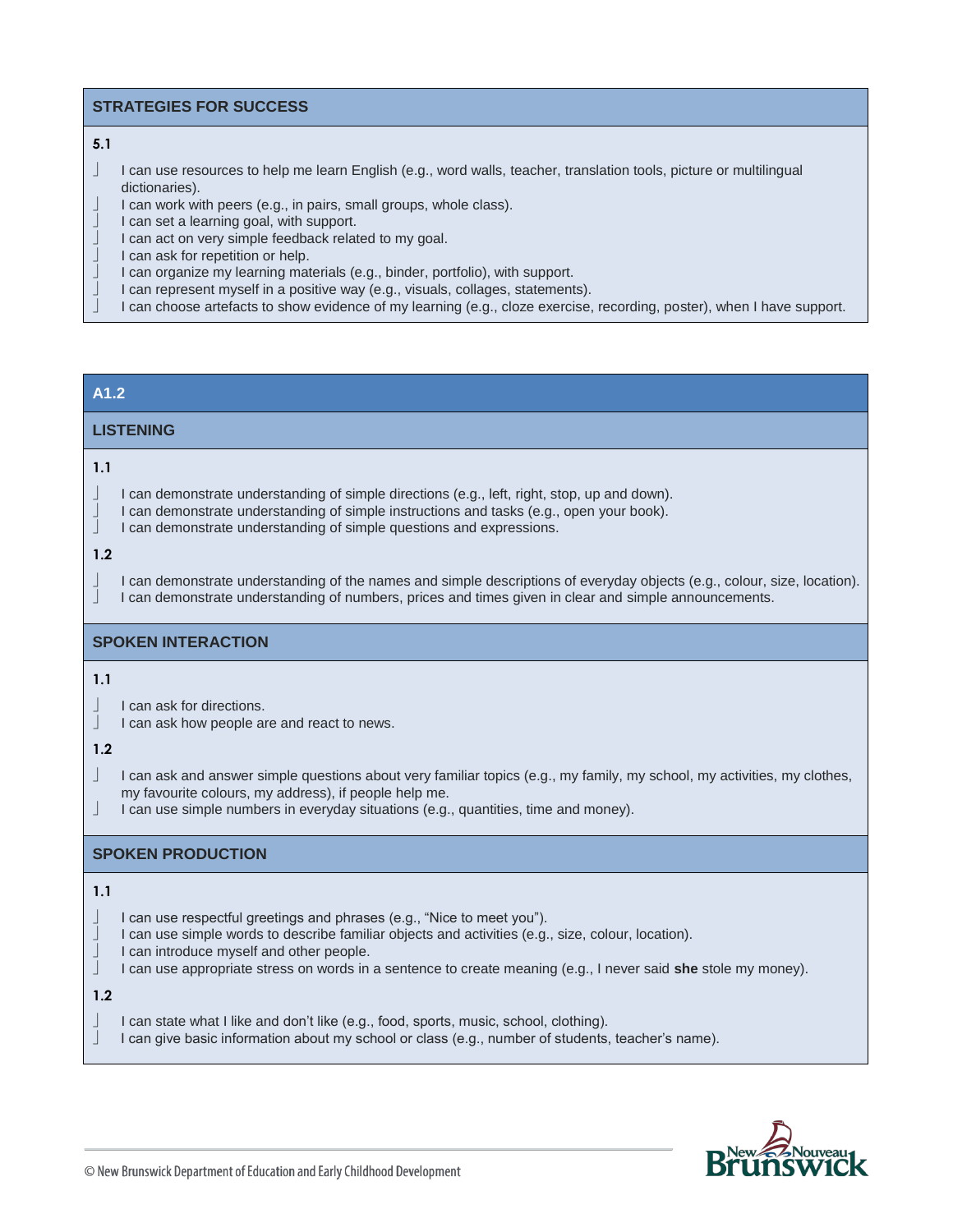#### **READING and VIEWING**

#### **2.1**

- I can read familiar words, numbers, and phrases in simple texts (e.g., times and classes in daily schedule; school notices and menus).
- I can sound out c-v-c words (e.g., car, dog, pen).
- I can recognize simple c-v-c rhyming words (e.g., hat mat, hit sit).
- I can use basic decoding strategies to sound out new words (e.g., diphthongs, consonant blends, and phonetic chunks). I can segment familiar words while reading (e.g., syllables).
- I can stop at periods at the ends of sentences.
- I can distinguish between periods and commas.
- I can make personal connections to help me understand what I am reading, with guidance and support.
- I can use text features like the title, cover page and illustrations to predict.
- $\perp$  I can reread for understanding, with the help of a teacher.

#### **2.2**

- I can follow short, simple written directions (e.g., how to go from X to Y).
- I can understand an information form well enough to know where to add my basic information (e.g., my name, date of birth, address).
- I can find information in short, simple greetings and messages (e.g., emails, text messages, invitations, posters).
- I can demonstrate understanding of the layout and format of very familiar texts to find specific information (e.g., name or address on an envelope, calendar, graphs, charts, timetables).

#### **WRITING and REPRESENTING**

#### **3.1**

- I can correctly use upper case and final punctuation, in most cases (i.e., to begin and end a sentence).
- I can write the Roman alphabet, using upper and lower case letters by memory.
- I can spell memorized words correctly, in most cases.
- I can write numbers and symbols related to time of day or money.
- $\Box$  I can use a few grammatical structures and sentence patterns in a learned repertoire.

#### **3.2**

#### *Written Production*

I can write about who I am and what I like to do, using short phrases and simple sentences.

#### *Written Interaction*

I can write a simple text message, email, invitation or postcard (e.g., Who? What? Where? When?).

#### **3.3**

- I can write simple words, phrases, and sentences in a sequential order, by following a model (e.g., subject + verb + complement).
- I can write familiar words to describe very common objects (e.g., colour, size, shape).
- I can fill in a form or questionnaire with my personal details (e.g., name, address, telephone number, gender).

#### **INTERCULTURAL COMPETENCE**

- I can identify rights and responsibilities in the classroom, school and community.
- I can use every day polite forms of greeting and address.
- I can communicate simple, predictable information from one language to another, provided I have sympathetic listeners.

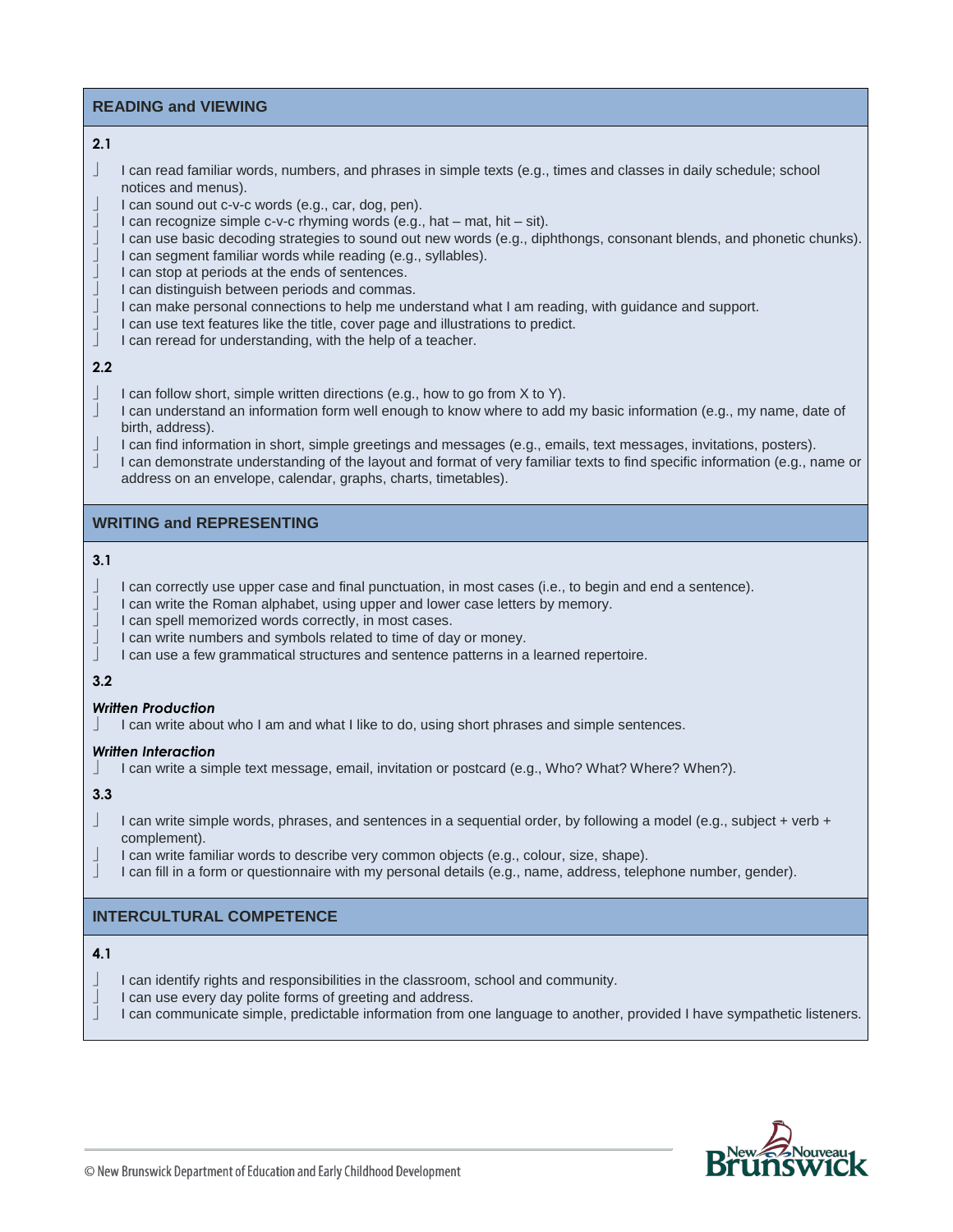#### **STRATEGIES FOR SUCCESS**

#### **5.1**

- I can use resources to help me learn English (e.g., use a dictionary, check with a peer).
- I can work respectfully with peers (e.g., listen to each other, take turns, do my part).
- I can set a goal and define steps to achieve it, with support.
- I can reflect on simple feedback.
- I can memorize new words (by repeating them silently or aloud, using flash cards, etc.).
- I can group together sets of things with similar characteristics (e.g., parts of speech, sounds, categories).
- I can organize my learning materials (e.g., binder, portfolio), with support.
- I can ask questions to make sure my teacher or peers understand me during a conversation (e.g., Did you understand? Is that OK? Do you agree? What do you think?).
- I can fill in a model (e.g., graphic organizer, survey) to show my strengths, needs and interests.
- I can choose artefacts to show evidence of my learning (e.g., writing sample, recording).

#### **A2**

#### **LISTENING**

#### **1.1**

- I can demonstrate understanding of the main points in simple announcements and messages (e.g., on voicemail or school announcements).
- I can follow how to get somewhere (if the route is explained to me slowly and clearly).
- I can follow simple, concrete instructions (e.g., using equipment, rules of a game, etc.), especially if there is a demonstration.

#### **1.2**

 I can demonstrate understanding of short, simple stories (fiction, non-fiction) when they are shared clearly and slowly, via different modes.

#### **SPOKEN INTERACTION**

#### **1.1**

- I can make plans with other people (e.g., making, accepting, and refusing invitations).
- I can ask and answer simple questions about events in the past.
- $\Box$  I can have short social exchanges with friends.

#### **1.2**

- I can ask for and give opinions, and agree and disagree, in a simple way.
- I can communicate in daily situations to meet daily needs (e.g., shopping, banking, transportation, eating out, etc.).
- I can use most numbers without hesitation (e.g., time, years, and prices).

#### **SPOKEN PRODUCTION**

#### **1.1**

- I can tell a story or recount an event (e.g., memories, experiences).
- I can describe my plans for the future (e.g., on the week-end, during the holidays, after high school).
- I can pronounce familiar words clearly enough to be generally understood, but conversational partners will need to ask for repetition from time to time.

- I can give a brief presentation on a topic of interest (e.g., as part of a jigsaw activity, an audio-visual recording, etc.).
- I can state what I like and what I don't like and why (e.g., seasons, activities, things).
- I can say what I usually do at home or in my free time.
- I can give simple instructions (e.g., explain how to do something, or how to get somewhere).

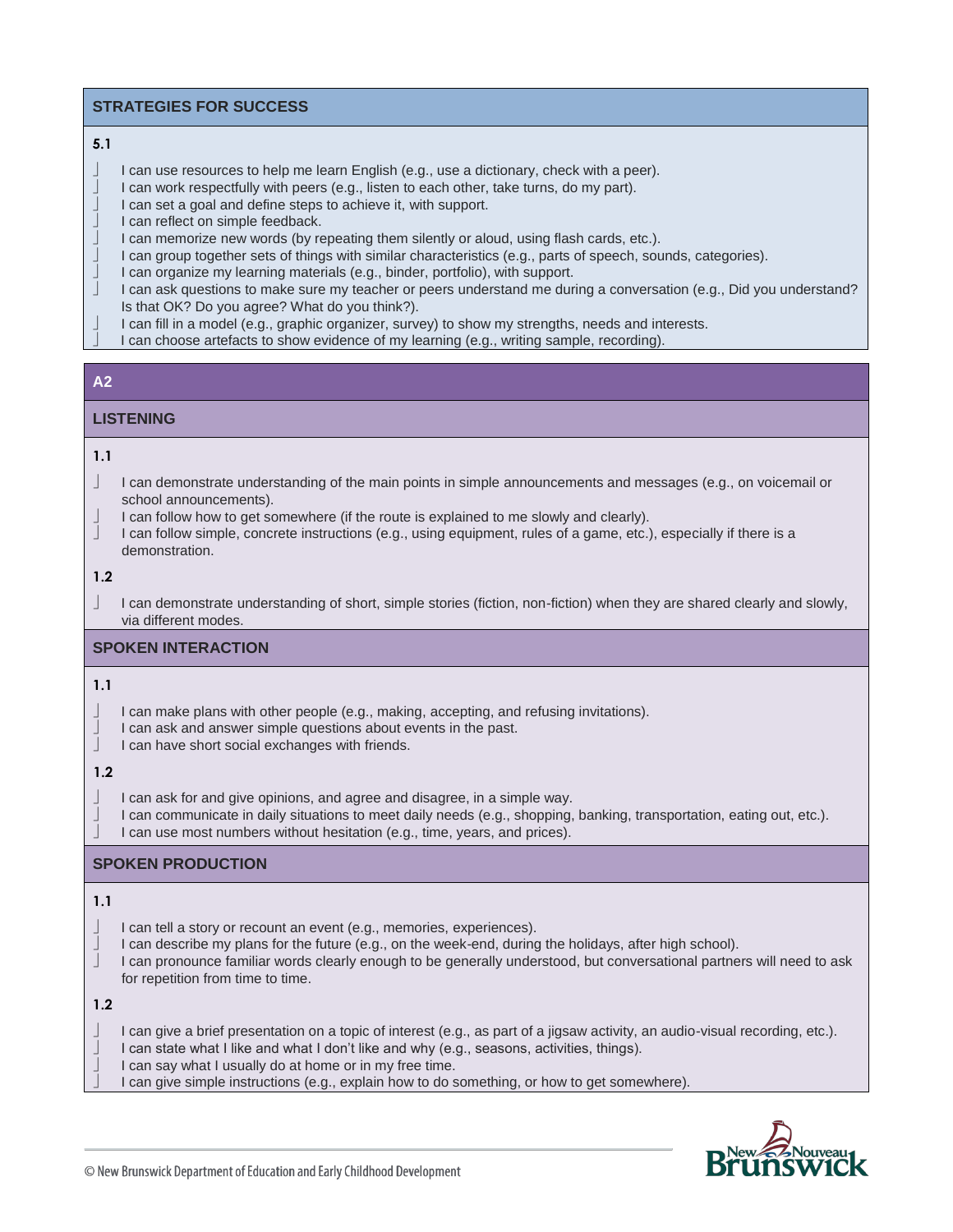#### **READING and VIEWING**

#### **2.1**

- I can skim and scan to identify the purpose of the text.
- I can reread for understanding.
- I can ask myself questions to check for understanding.
- I can retell a brief story (e.g., using graphic organizer-sequence, chronological order).
- I can identify key words in a text.
- I can use a variety of decoding strategies to sound out new words (e.g., diphthongs, digraphs, using prefixes/suffixes/root words, looking for patterns).
- I can make personal connections to help me
- understand what I'm reading.
- I can make supported predictions before reading.
- I can use text features (e.g., table of contents, charts, index, glossary, etc.) to gain information.
- I can identify features of various text forms (e.g., fiction vs. non-fiction).
- $\parallel$  I can read aloud, with some hesitation.

#### **2.2**

- I can read aloud, sometimes changing tone and intonation to convey meaning.
- I can identify the basic plot, main characters, basic setting (e.g., time, place) of a simple story.
- I can demonstrate understanding of short, simple texts on familiar subjects, especially when they are illustrated (e.g., illustrated story, comic, newspaper/magazine stories, etc.).
- I can demonstrate understanding of instructions expressed in simple language (e.g., "Label the following diagram." from Science text).
- I can find the most important information in authentic documents such as ads, brochures, and schedules.
- I can demonstrate understanding of short, simple messages from friends (e.g., emails, web chats, text messages, postcards or short letters).

#### **WRITING and REPRESENTING**

#### **3.1**

- I can correctly use upper case and final punctuation.
- I can use simple punctuation correctly, in some cases (e.g., comma, quotation marks).
- I can spell common words correctly.
- I can use simple structures well enough to make myself understood, though I still make mistakes with verb tenses and agreements.

#### **3.2**

#### *Written Production*

- I can use words and expressions according to specific situations.
- I can write short texts about personal or familiar topics, or to express immediate needs.
- I can write a description, with some detail (e.g., of an individual or a character, my everyday environment, people I know).

#### *Written Interaction*

I can write simple notes, emails and text messages to convey information and/or reply to an invitation or change plans.

#### **3.3**

 I can use simple sentences and common compound sentences with coordinating conjunctions (e.g., and, or, but). I can write a text that contains a series of logically organized simple sentences (e.g., about an experience, or an event).

#### **INTERCULTURAL COMPETENCE**

- I can briefly describe the concept of rights and give some examples as a member of various communities.
- I can briefly describe the concept of responsibility as a member of various communities and give some examples.
- I can use simple common expressions and follow basic routines for socialising (e.g., making and accepting apologies, using appropriate greetings).
- I can briefly describe aspects of culture.
- I can react to cultural texts (e.g., art, media, literature, artefacts), connecting to my experiences and those of others.<br>I can communicate the overall sense of what was said in everyday situations, from one language to
- I can communicate the overall sense of what was said in everyday situations, from one language to another, provided I have a sympathetic listener.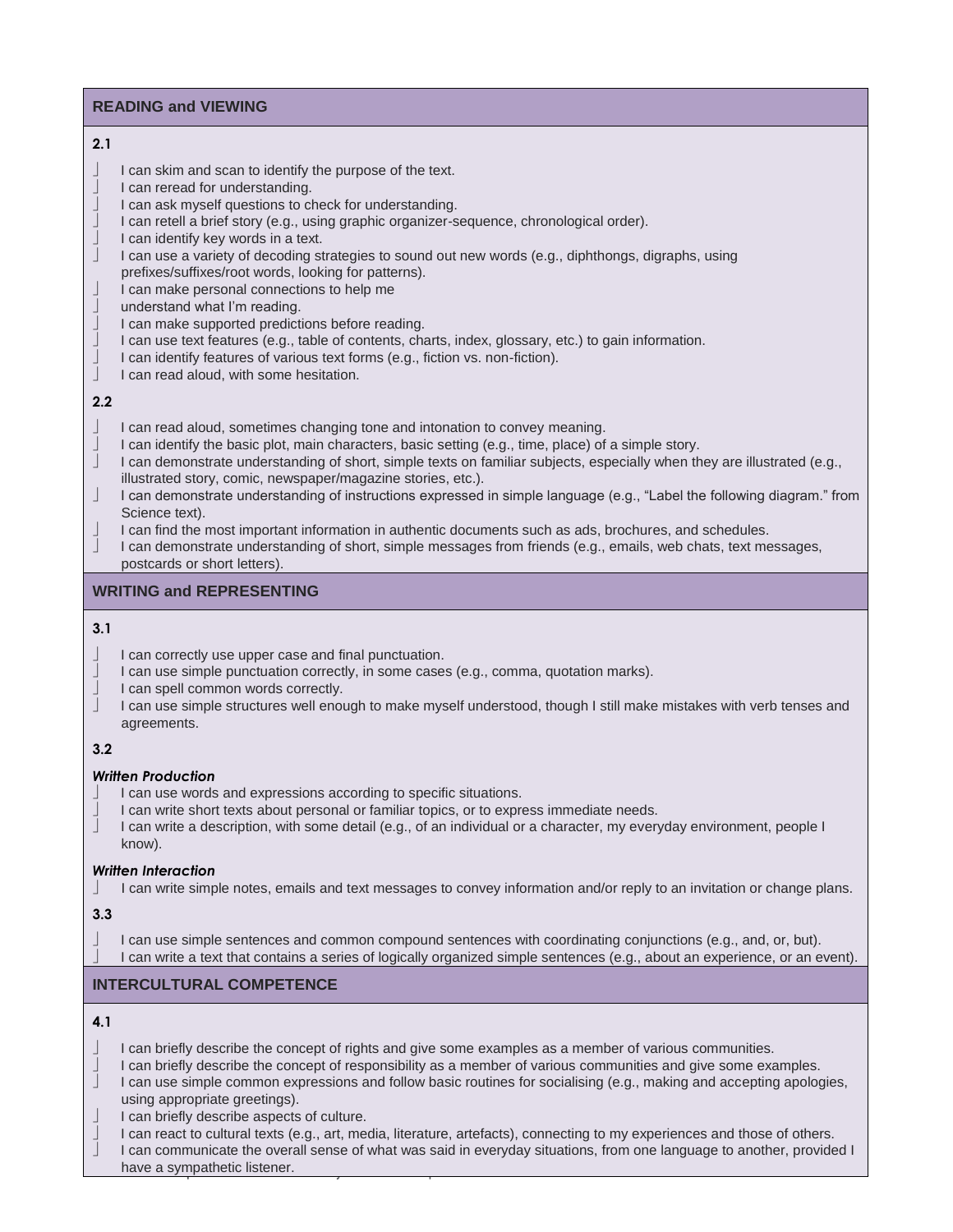#### **STRATEGIES FOR SUCCESS**

#### **5.1**

- I can organize my learning materials (e.g., binder, locker, book bags, and portfolio), with support.
- I can ask people to repeat or explain what they were saying if something is not clear in a conversation.
- $\Box$  I can ask questions to make sure that the person understands me during a conversation.
- I can select from teacher-suggested materials and resources to help me with my learning goals (e.g., websites, books, videos, dictionaries).
- I can represent my strengths, needs and interests (i.e., in a graphic organizer, paragraph, collage, Power Point or other representation).
- I can give and receive simple feedback, through self and peer assessment, with support.
- I can set learning goals and monitor my progress, with support.

#### **B1**

**LISTENING**

| 1.1                                  |                                                                                                                                                                                                                                                                                                                                                                                                                  |
|--------------------------------------|------------------------------------------------------------------------------------------------------------------------------------------------------------------------------------------------------------------------------------------------------------------------------------------------------------------------------------------------------------------------------------------------------------------|
| $\rfloor$<br>$\perp$<br>$\perp$      | I can demonstrate understanding of the main points of everyday conversation.<br>I can follow most multimedia on topics of personal interest (e.g., announcements, podcasts, YouTube videos, movies).<br>I can understand straightforward, factual information about common, everyday or school-related topics.                                                                                                   |
| 1.2                                  |                                                                                                                                                                                                                                                                                                                                                                                                                  |
| J                                    | I can follow a lecture or classroom presentation (if the subject matter is familiar and the presentation is clearly<br>structured).                                                                                                                                                                                                                                                                              |
|                                      | <b>SPOKEN INTERACTION</b>                                                                                                                                                                                                                                                                                                                                                                                        |
| 1.1                                  |                                                                                                                                                                                                                                                                                                                                                                                                                  |
| J                                    | I can politely say what I think and if I agree or disagree.<br>I can politely interrupt when I do not agree or when I have not understood.                                                                                                                                                                                                                                                                       |
| 1.2                                  |                                                                                                                                                                                                                                                                                                                                                                                                                  |
| $\rfloor$<br>$\perp$<br>$\perp$<br>L | I can compare and contrast alternatives (e.g., what to do, where to go, which to choose).<br>I can discuss a book, movie, song, group, or music video.<br>I can have sustained conversation in which I give and ask for opinions, information, or advice.<br>I can express my opinions on abstract topics (e.g., love, racism, peace), describe my reactions to them and ask other<br>people what they think.    |
|                                      | <b>SPOKEN PRODUCTION</b>                                                                                                                                                                                                                                                                                                                                                                                         |
| 1.1                                  |                                                                                                                                                                                                                                                                                                                                                                                                                  |
| J                                    | I can describe my dreams, hopes and goals.<br>I can give practical how-to instructions (e.g., making a pizza, using a bank machine).<br>I can express feelings about a past experience and explain why I felt that way.<br>I can express and justify my opinion on common topics of interest.<br>I can pronounce most words clearly, using intonation and stress to support meaning of both words and sentences. |
| 1.2                                  |                                                                                                                                                                                                                                                                                                                                                                                                                  |
|                                      | I can develop an argument and communicate main points.<br>I can give a prepared presentation and answer clear questions.<br>I can summarize and present information on familiar subjects from various sources (e.g., radio, TV, phone calls, movies,<br>news).                                                                                                                                                   |

I can describe an incident or an event, making the points clear.

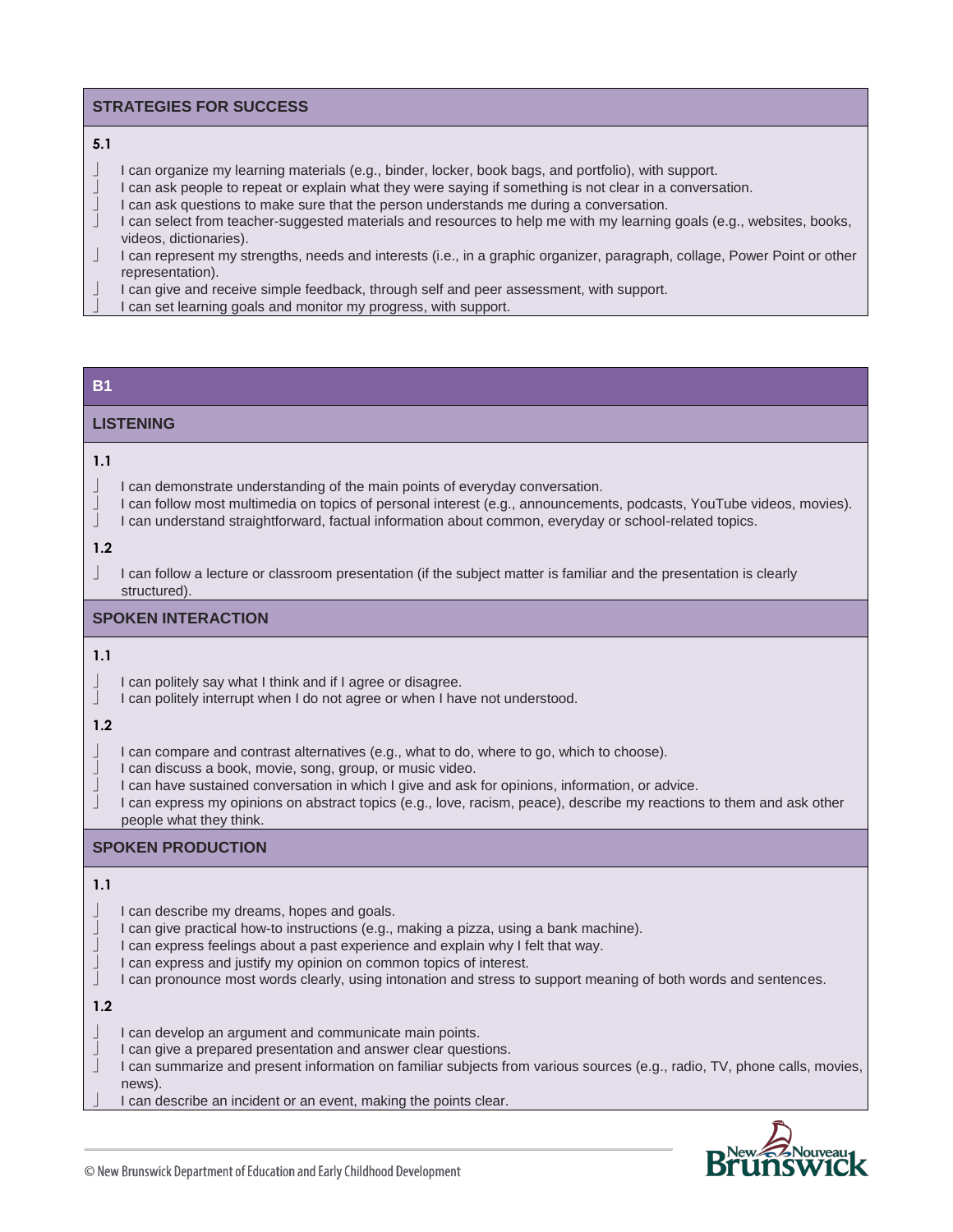#### **READING and VIEWING**

#### **2.1**

- I can scan through straightforward, factual texts (e.g., magazines, brochures, manuals, textbooks, letters) and identify what they are about and whether they contain useful information for me.
- I can use key words, diagrams, graphs, and illustrations to support comprehension (e.g., Mathematics or Science textbook pages).
- I can make connections to what I am reading (e.g., to text, to self, to world).
- I can make supported predictions related to fiction and non-fiction texts before and during reading.
- I can distinguish facts from opinions, possibly using a graphic organizer.
- I can consistently read aloud with fluency and intonation.
- $\vert$  I can summarize fiction and non-fiction texts.

#### **2.2**

- I can identify the elements of a plot, the traits of characters, and setting of a story.
- I can distinguish the main idea from the secondary ideas in a short text dealing with familiar topics, possibly using a graphic organizer.
- I can demonstrate understanding of technical directions (e.g., laboratory work, science class).
- I can identify the main conclusions of a persuasive text.
- I can find practical information in the various sections of long information texts from a website or magazine.

I can demonstrate understanding of simplified versions of novels and stories with a clear structure.

#### **WRITING and REPRESENTING**

#### **3.1**

- I can use correct punctuation within sentences (e.g., commas, semi-colons, colons, dashes, quotation marks), but not in all cases.
- I can correctly spell common and studied words.
- I can write with reasonable accuracy in familiar contexts; I still make errors with some grammatical forms, but it is clear what I am trying to express.

#### **3.2**

#### *Written Production*

- I can use appropriate vocabulary to explain and describe common subjects.
- I can write simple texts about what happened to me in the past, and/or what I want to do in the future.
- I can write brief and simple texts on subjects of interest (e.g., a personal point of view).
- I can write a report on a film or book about the main idea, with some supporting details.
- I can summarize texts whose content is familiar (e.g., newspaper article, biography).

#### *Written Interaction*

- I can write a message to request or give information of a factual nature.
- I can exchange thoughts, feelings and information on a variety of familiar subjects through multiple modes of communication (e.g., text messages, letters, blogs, chats, emails).

- I can use common transitions to write a logical text that a reader can follow without too much difficulty (e.g., however, therefore, since, for).
- I can use simple sentences and combined sentences with simple subordinating conjunctions (e.g., if, when, like, because).
- I can follow a writing template to write a personal information text that fits an audience (e.g., cover letters, resumes).
- I can follow a writing template to write a creative personal text (e.g., "I Am From" poem).
- I can tell a story following the sequence of events.

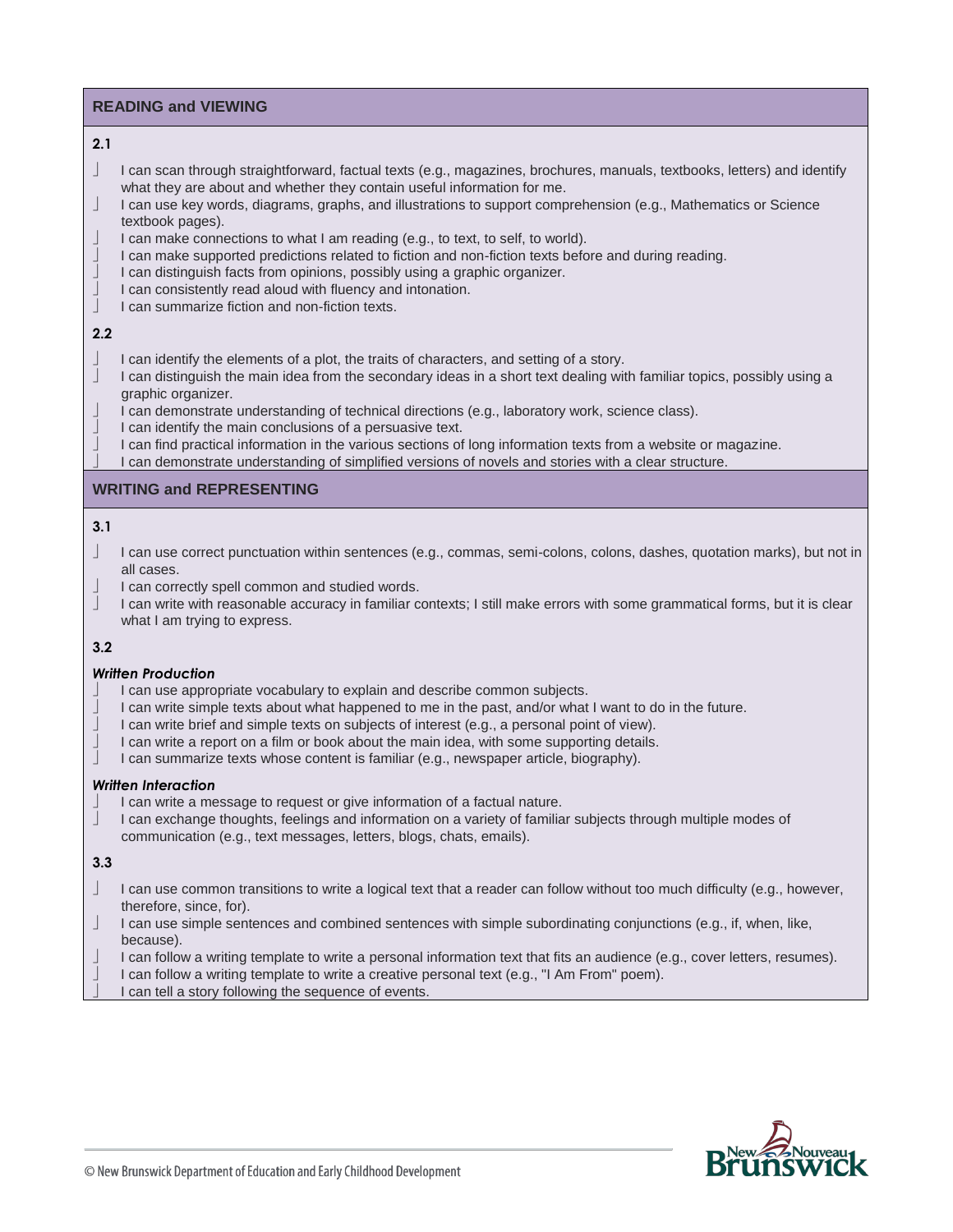#### **INTERCULTURAL COMPETENCE**

#### **4.1**

- I can define rights and responsibilities, giving various examples (e.g., school, community, country).
- I can discuss the concepts of culture and diversity within the Canadian context (e.g., school, community, country) through multiple modes of representation, expression and action.
- I can use a variety of common expressions and follow social norms in my interactions.<br>I can explain differences and similarities in the customs, values and beliefs across cultu
- I can explain differences and similarities in the customs, values and beliefs across cultures.
- I can communicate from one language to another the main sense of what is said, on familiar or factual subjects.<br>I can invite other people in a group to speak.
- I can invite other people in a group to speak.

#### **STRATEGIES FOR SUCCESS**

- I can organize my learning materials (e.g., agendas, school schedules, bus schedules, and portfolio).
- I can participate when working with others (e.g., express my opinion, make suggestions).
- I can take notes while listening.
- I can select reference materials and resources to help me with my learning (e.g., dictionaries, textbooks, grammar guides).
- I can give and receive feedback on tasks, through self and peer assessment.
- I can explain what plagiarism is and explain ways to avoid it.
- I can complete a strengths, needs and interests inventory and summarize the results.
- I can set learning goals, self-monitor progress and make adjustments, as needed.